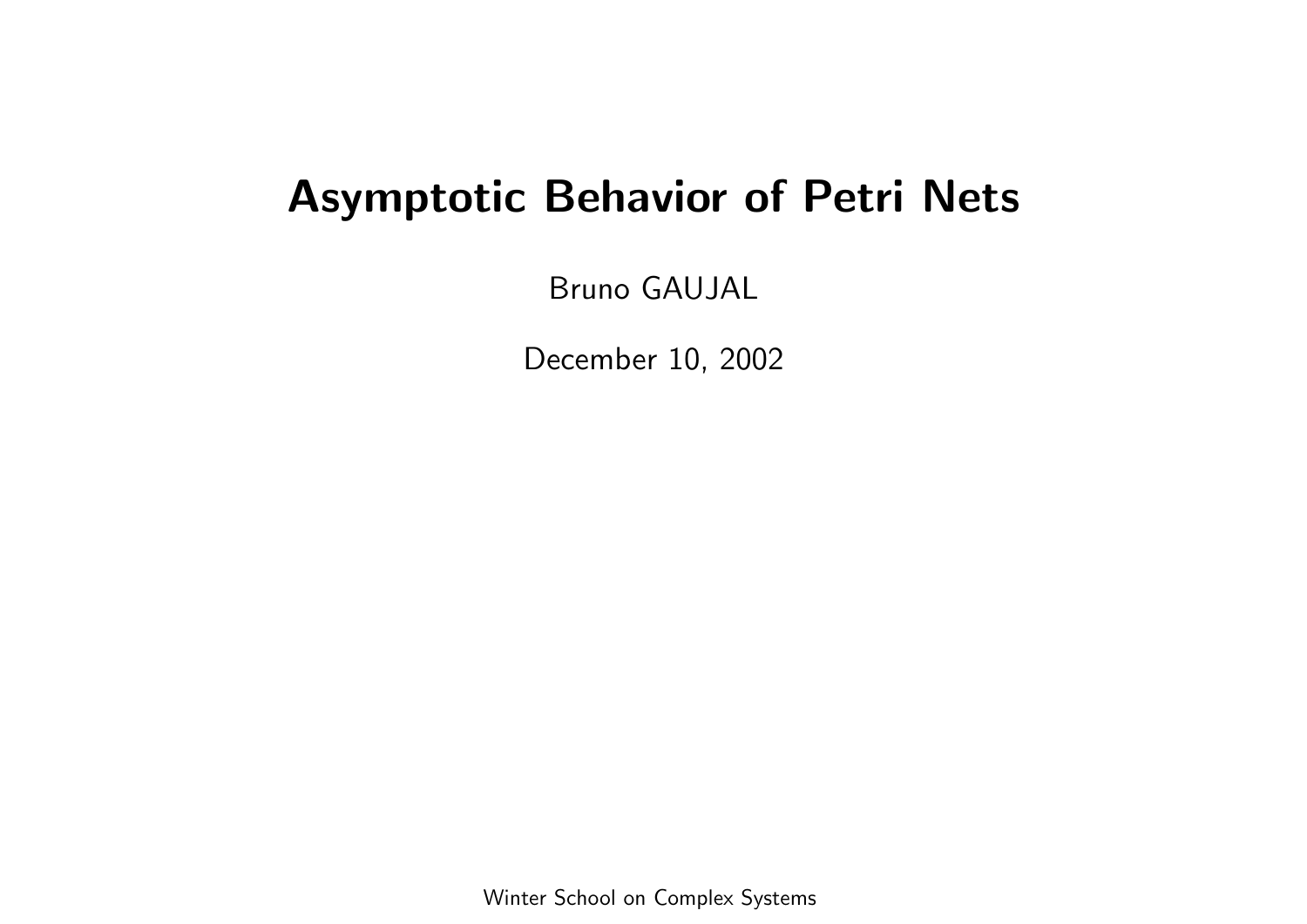# Contents

- 1. Discrete Event Dynamic Systems
	- Definitions
	- Main problems
- 2. Petri nets
	- Definitions
	- Models
- 3. Analysis of Timed Petri nets
	- Markovian models
	- (max,plus) models
	- Saturation rule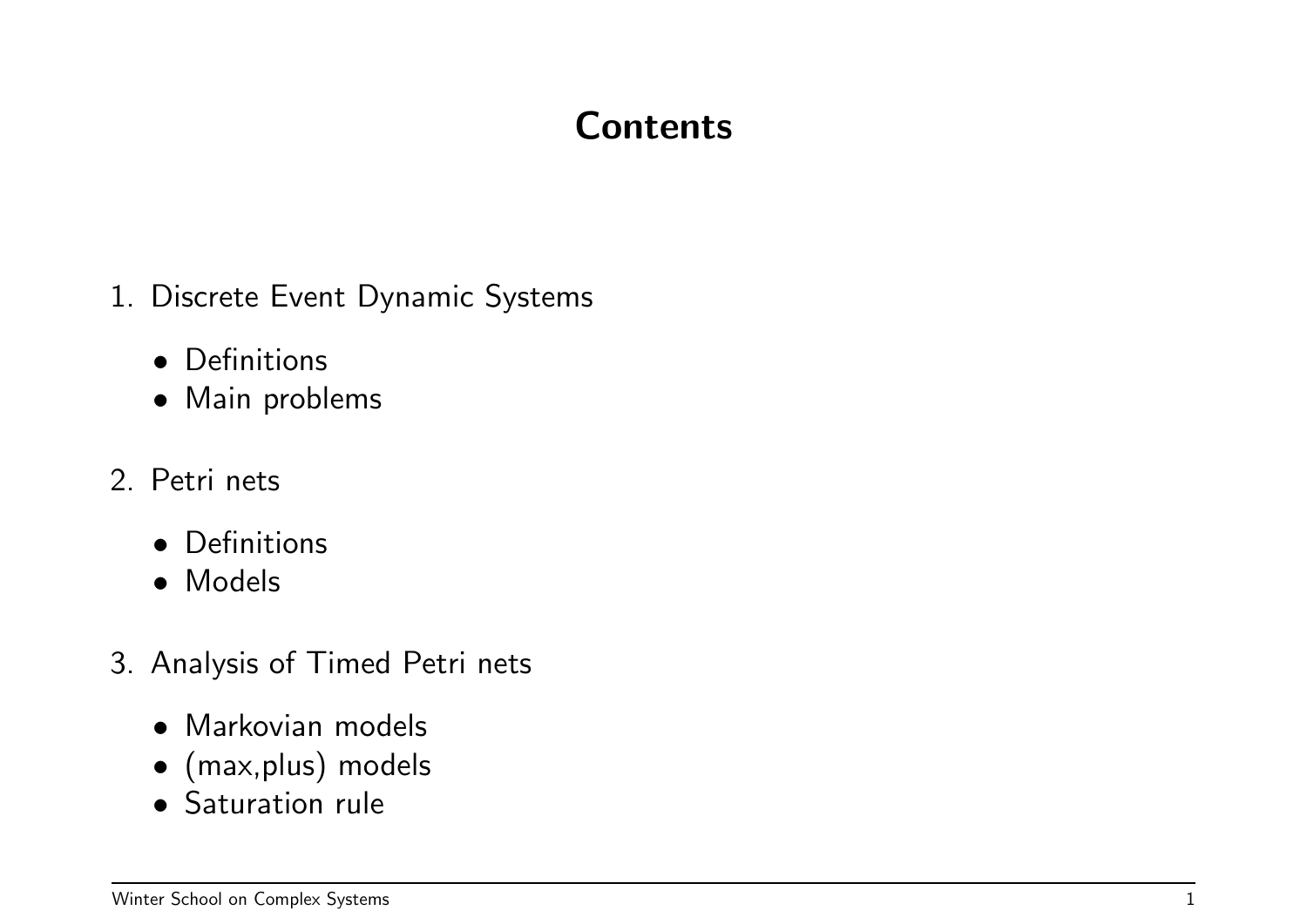#### Discrete Event Dynamic Systems

Discrete Event Dynamic Systems (DEDS)are essentially characterized by an countable state space  $E$ .

The instants when the system changes its state are called events and are countable (denoted  $(T_n)_{n\in\mathbb{N}}\in\mathbb{R}$ ). Time is not discrete, but remarkable dates corresponding to the events are distinguished and form a countable set. Time-driven systems: synchronous models Event-driven systems: asynchronous models

Most man-made systems fall in either of these frameworks (computers, manufacturing systems, communication networks).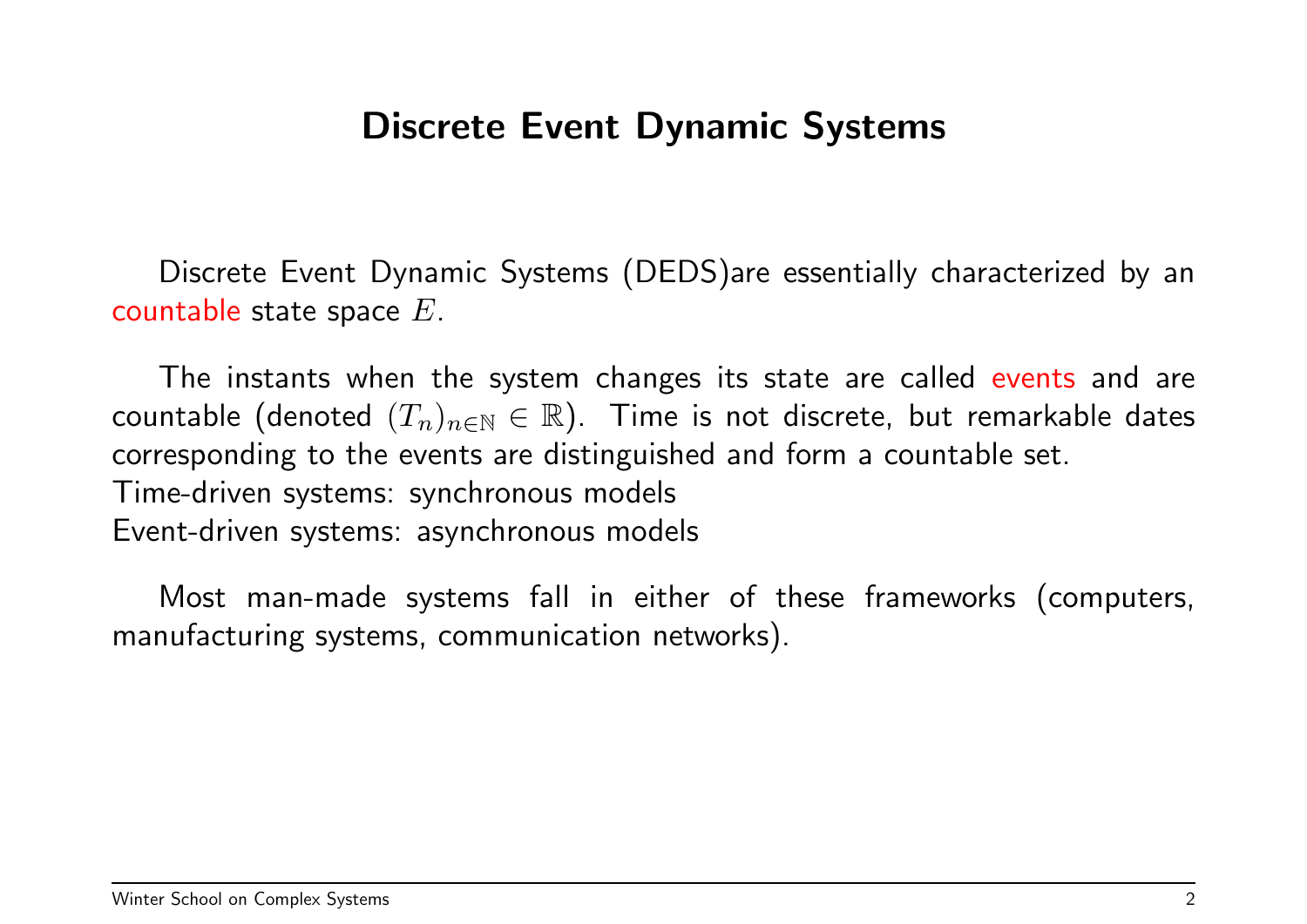### Evolution of a DEDS

If one looks at the evolution of a DEDS, at events, one gets:

$$
x_{n+1} = F_n(x_n, T_n, a_n, \xi_n)
$$
  

$$
T_{n+1} = G_n(T_n, x_n, a_n, \xi_n)
$$

where  $x_n, x_{n+1} \in E$  are the states of the systems at events n and  $n+1$ .  $T_n$  is the instant of the *n*-th event.

 $a_n, b_n \in A$  are actions of the controller (if the system is controlled).

 $(\xi_n)_{n\in\mathbb{N}}$  is a random process, often called noise or perturbations.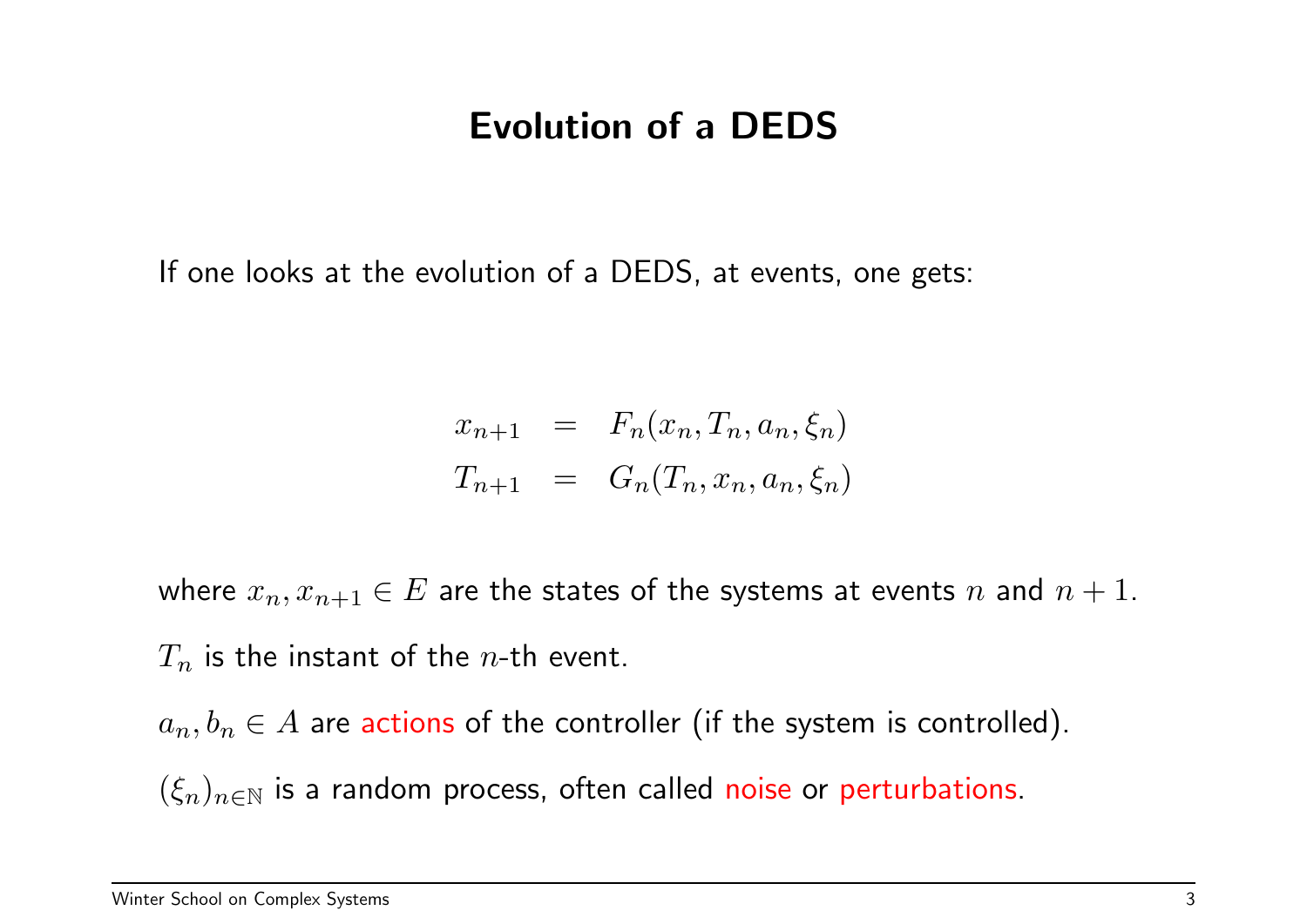### Evolution of a DEDS (II)

$$
x_{n+1} = F_n(x_n, T_n, a_n, \xi_n)
$$
  

$$
T_{n+1} = G_n(T_n, x_n, a_n, \xi_n)
$$

If  $F_n$  and  $G_n$  do not depend on  $n$  and on  $T_n$ , the system is called time homogeneous.

If  $F_n$  and  $G_n$  do not depend on  $\xi_n$  then the system is deterministic else, it is stochastic.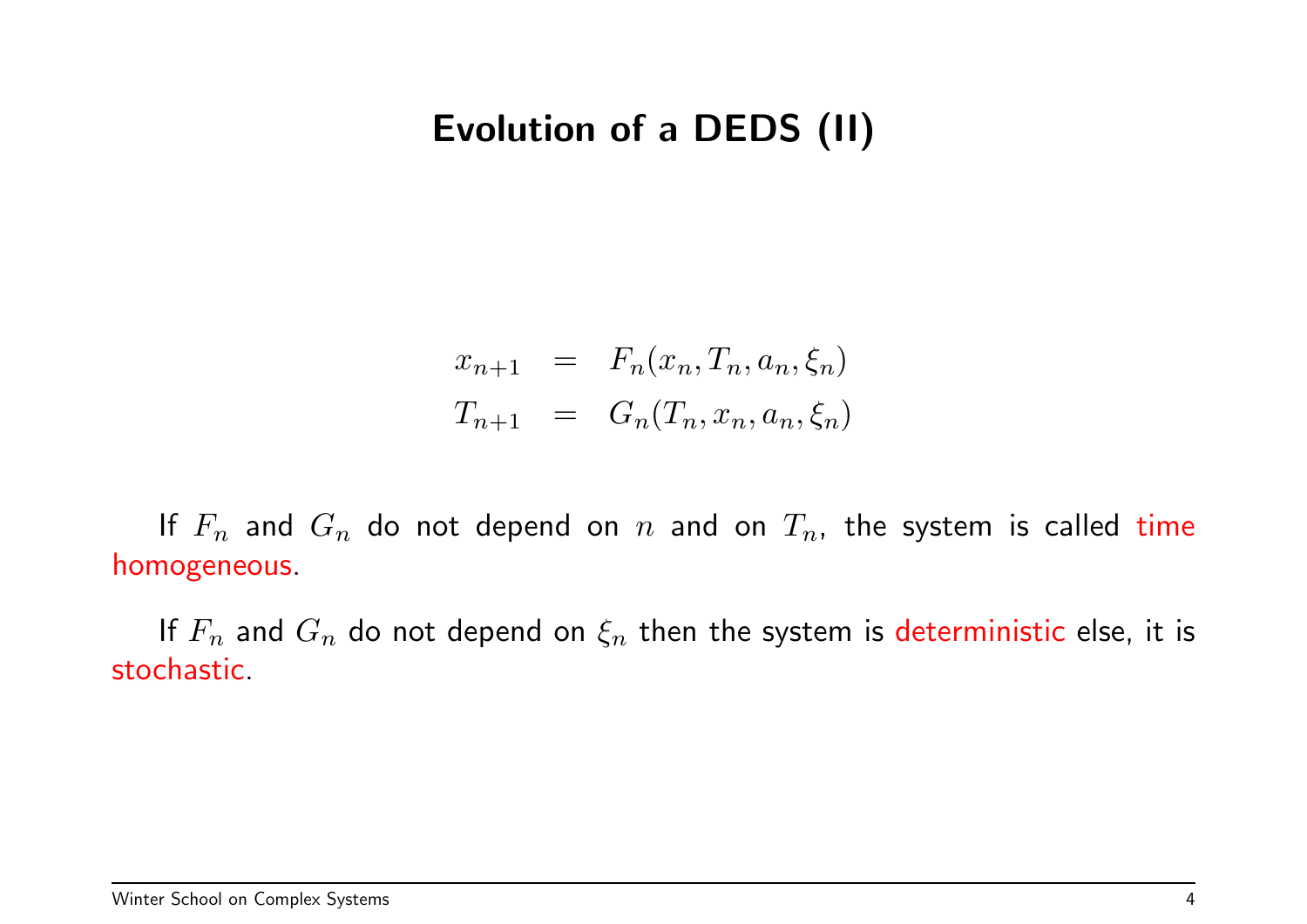#### Problems to solve

- Prove that  $T_n/n$  has a limit when  $n \to \infty$ . (First order limit) and compute it.
- Prove that  $x_n$  has a limit when  $n \to \infty$ . (in the stochastic case,  $Pr(x_n = i)$ has a limit when  $n \to \infty$ , called a stationary regime), and compute it. (Second order limits)
- Choose  $a_n, b_n$  such that the system satisfies some (asymptotic) property.
- Choose  $a_n, b_n$  to minimize some cost function, using the available information. no information: open-loop systems full information: close-loop systems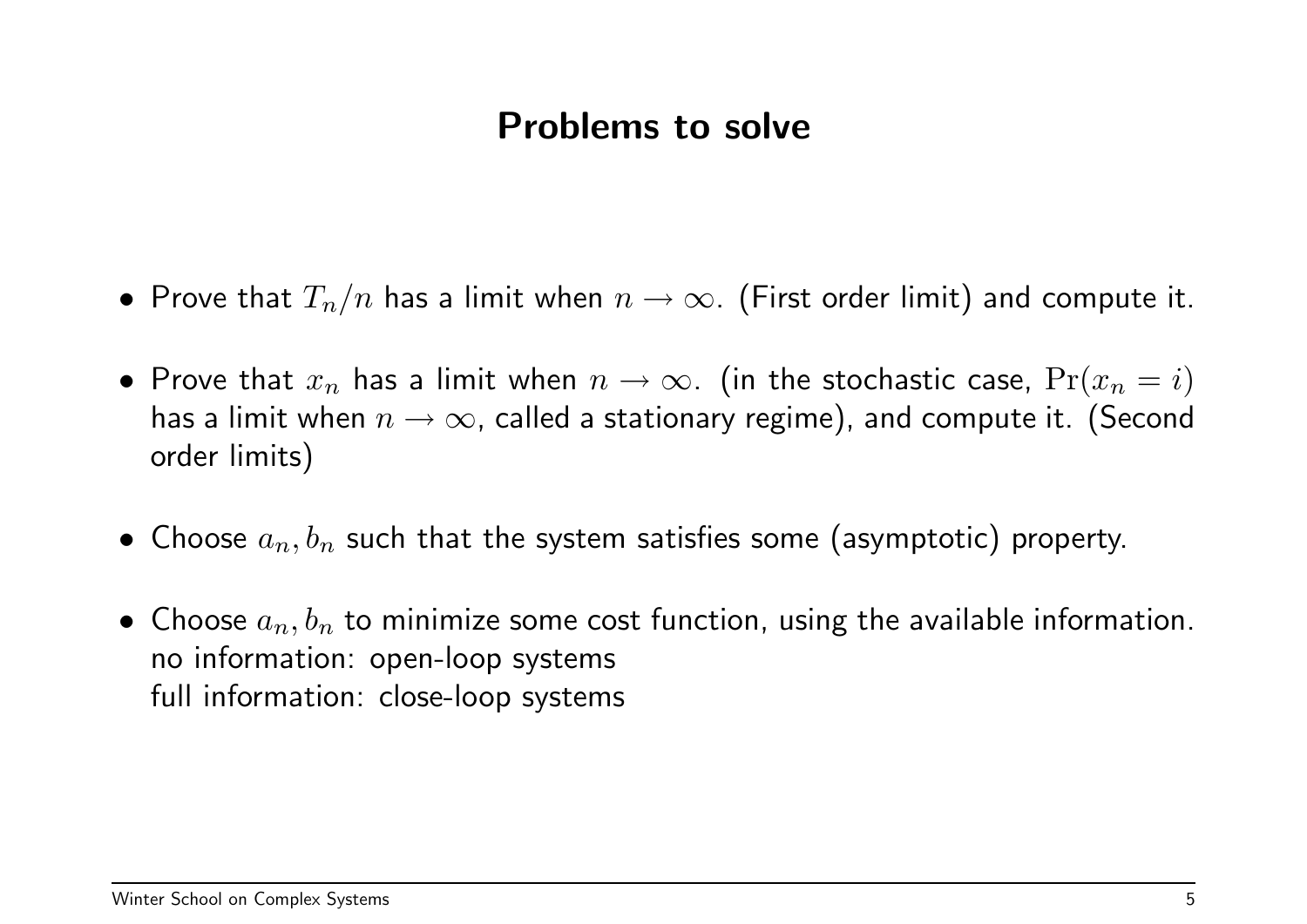

• Bipartite graph  $G$  (places  $P$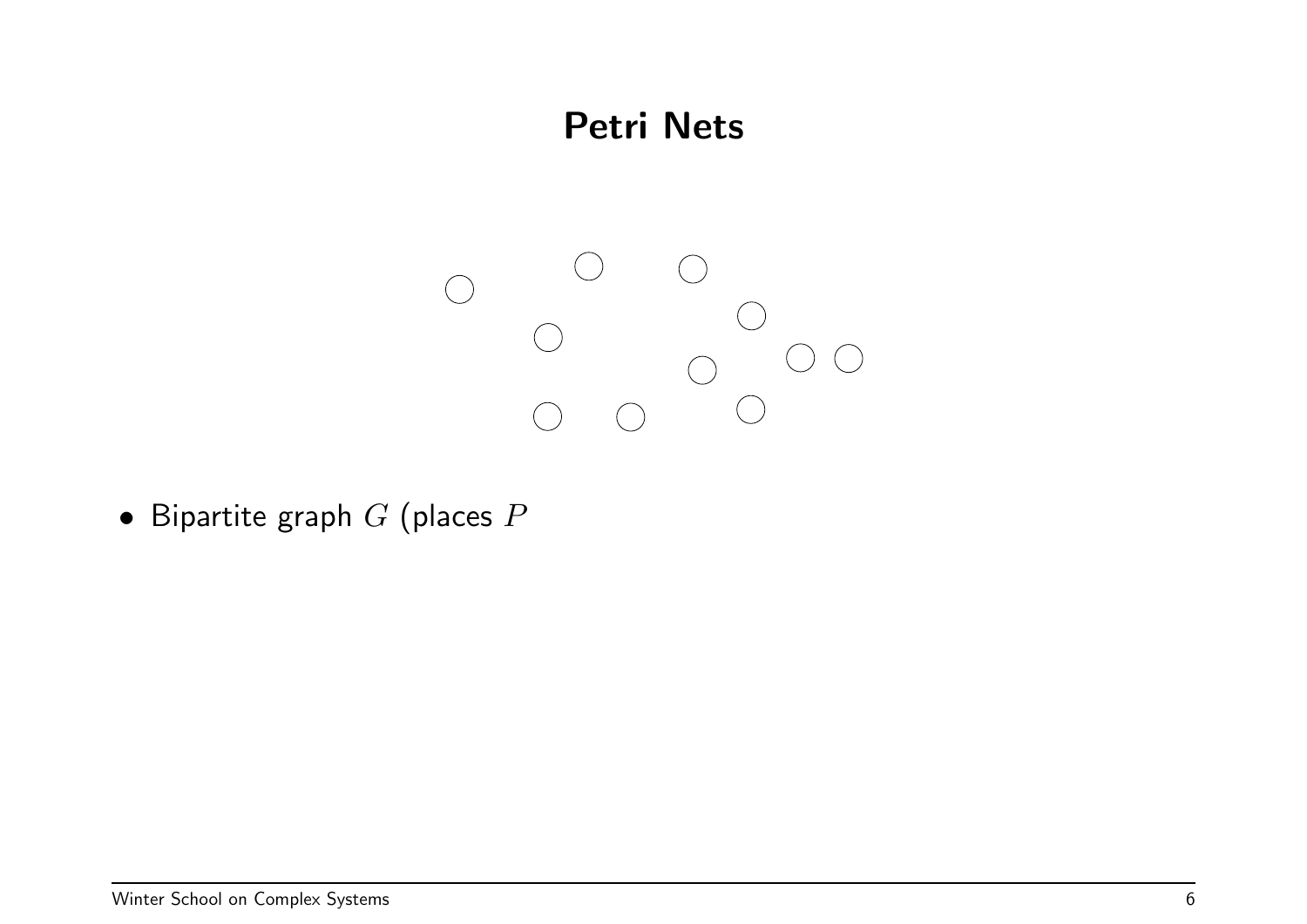

• Bipartite graph  $G$  (places  $P$  and transitions  $Q$ ).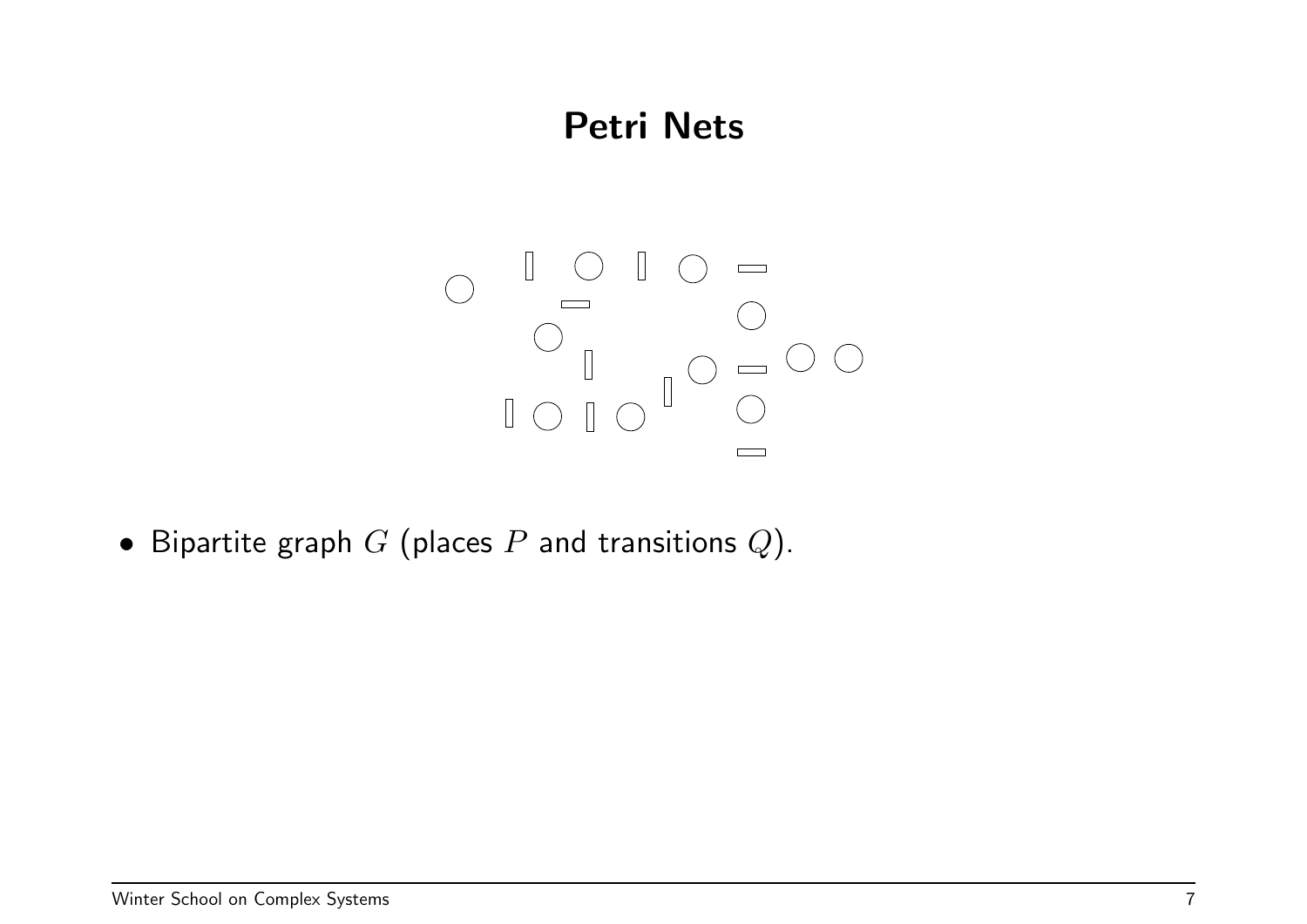

- Bipartite graph  $G$  (places  $P$  and transitions  $Q$ ).
- Arcs  $C(p,q)$  and  $C(q,p)$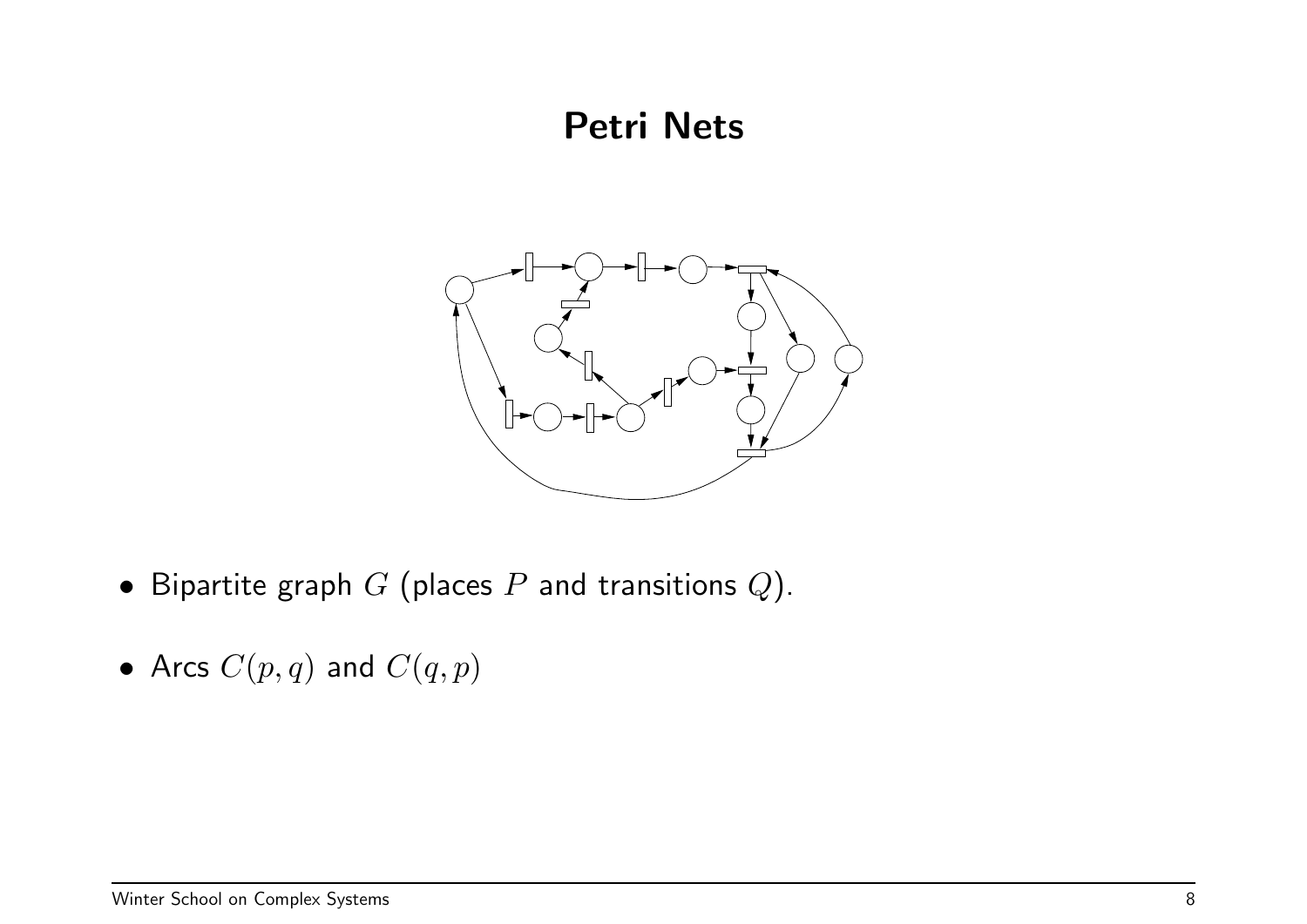

- Bipartite graph  $G$  (places  $P$  and transitions  $Q$ ).
- Arcs  $C(p,q)$  and  $C(q,p)$
- Initial marking  $M_0$  in places coding the current state.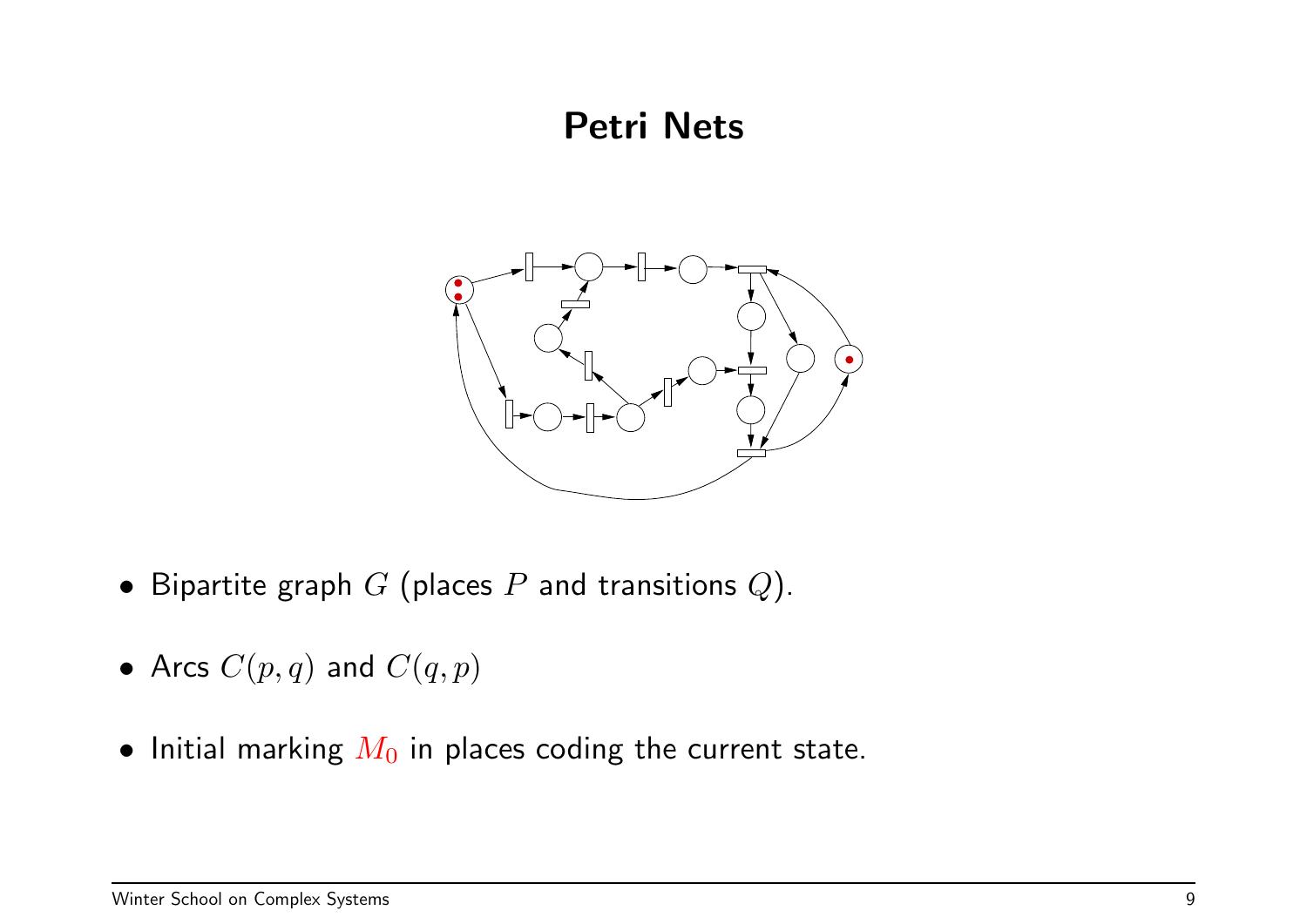#### Evolution of the marking: token game



A transition q is firable under marking M if  $M \geqslant C(\cdot,q)$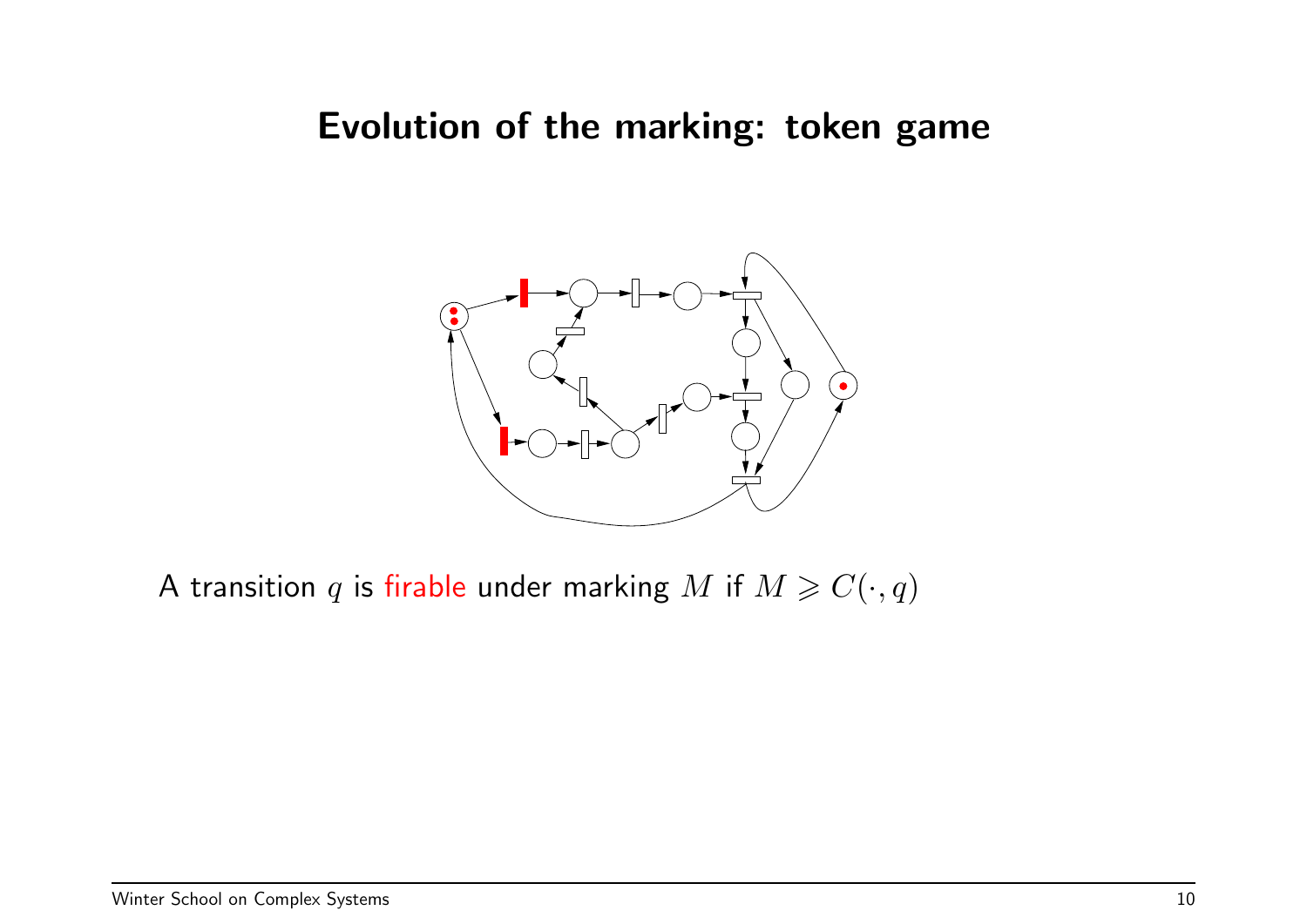#### Evolution of the marking: token game



A transition q is firable under marking M if  $M \geqslant C(\cdot,q)$ .

A firable transition can fire (an event) The marking becomes  $M'(p)\,=\,$  $M(p) - C(p, q) + C(q, p)$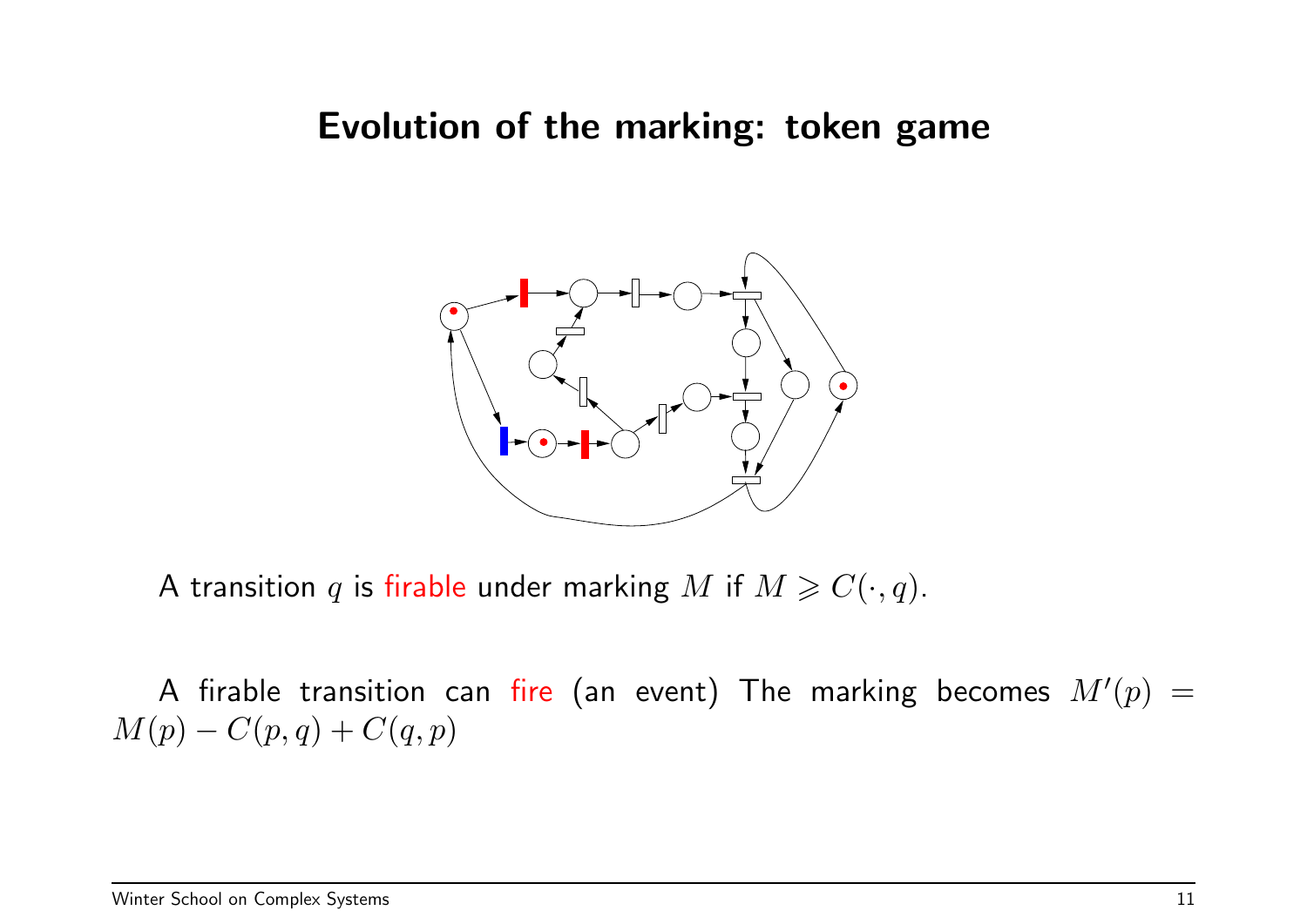### Petri Nets: modelling power

Petri Nets is a classical tool to model Discrete Event Dynamic Systems.

Advantages: Graphical as well as a mathematical tool. Compact model (compared with the state space automaton).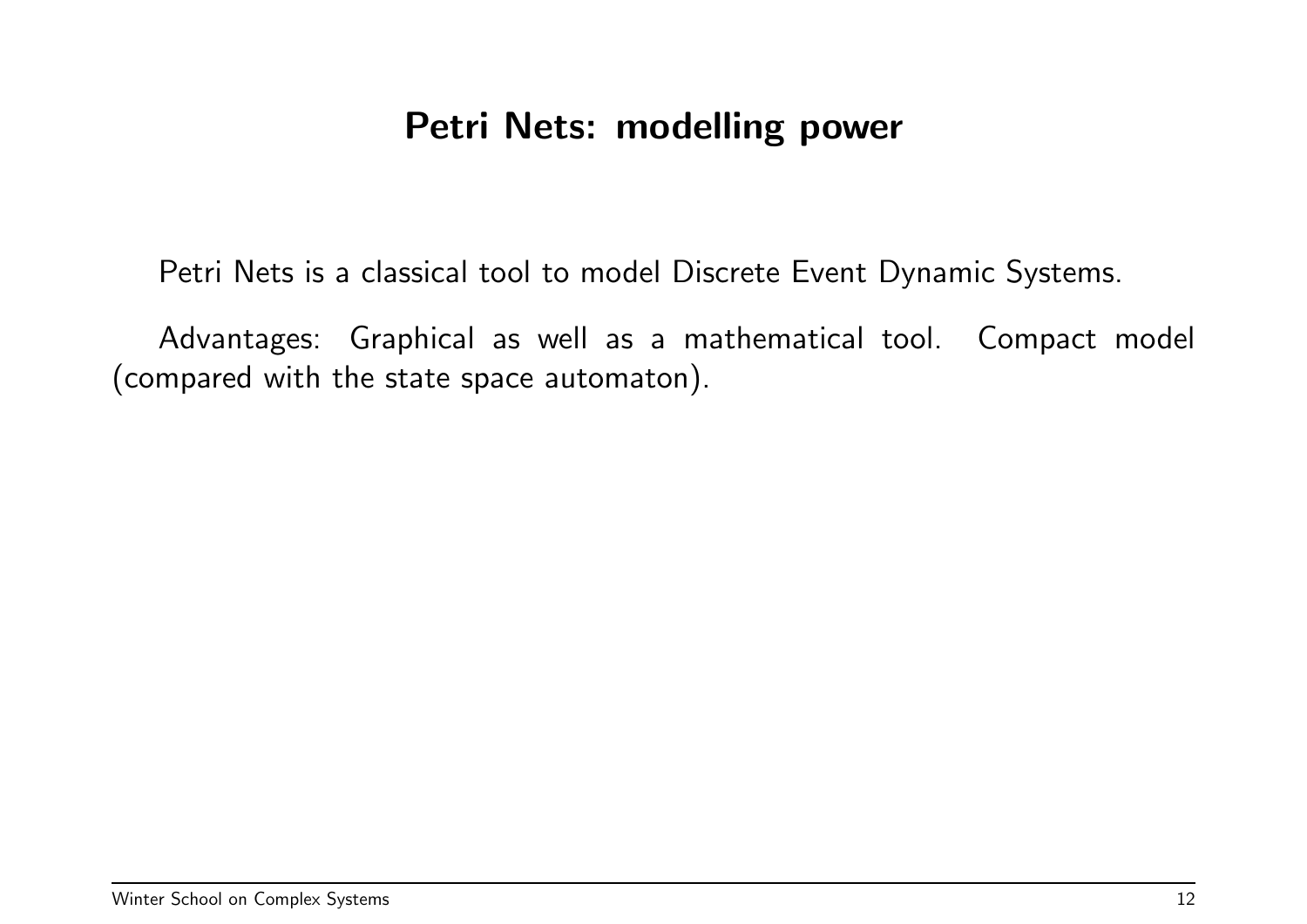



Natural model for distributed systems with

concurrency,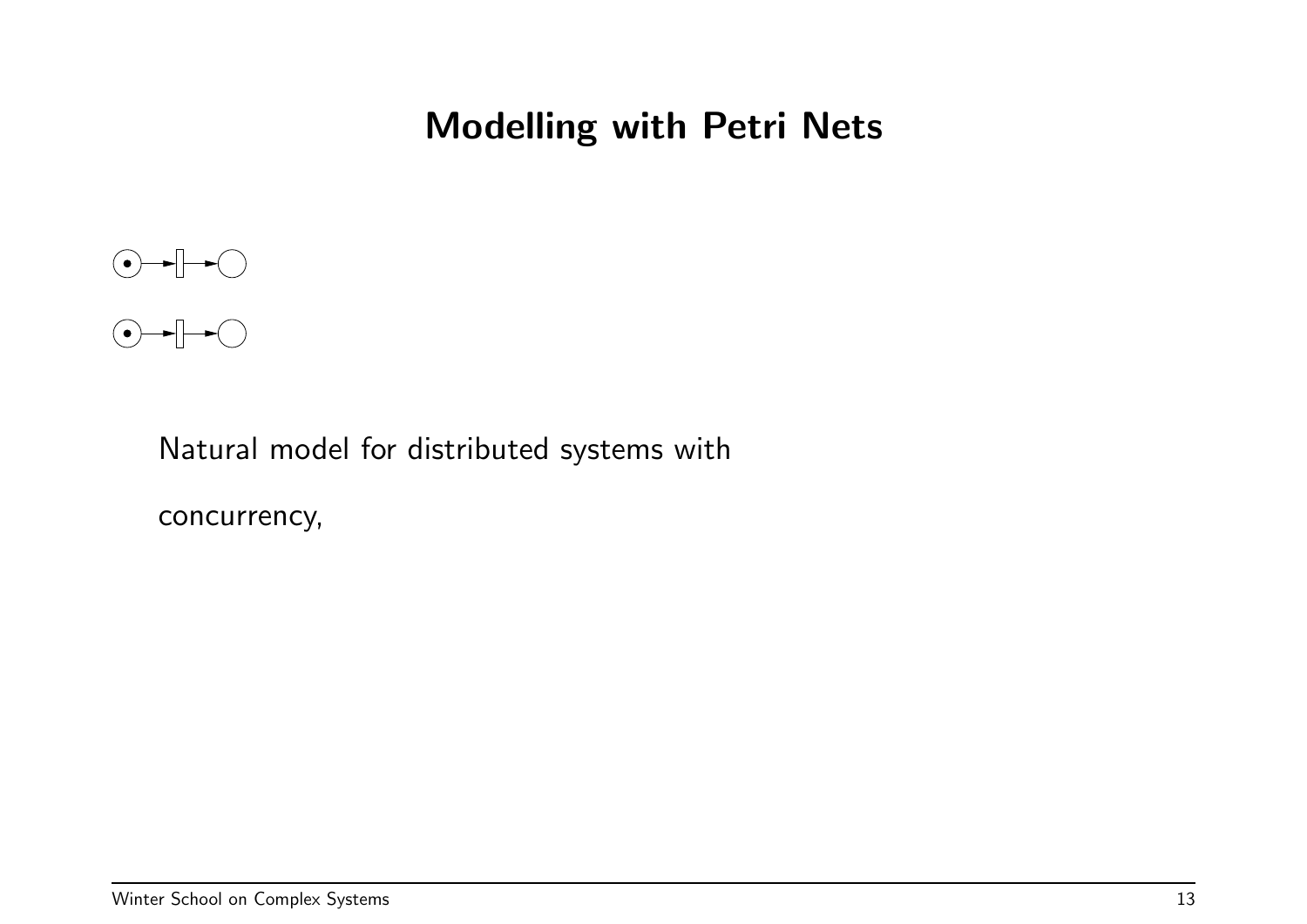

Natural model for distributed systems with

concurrency,

synchronizations,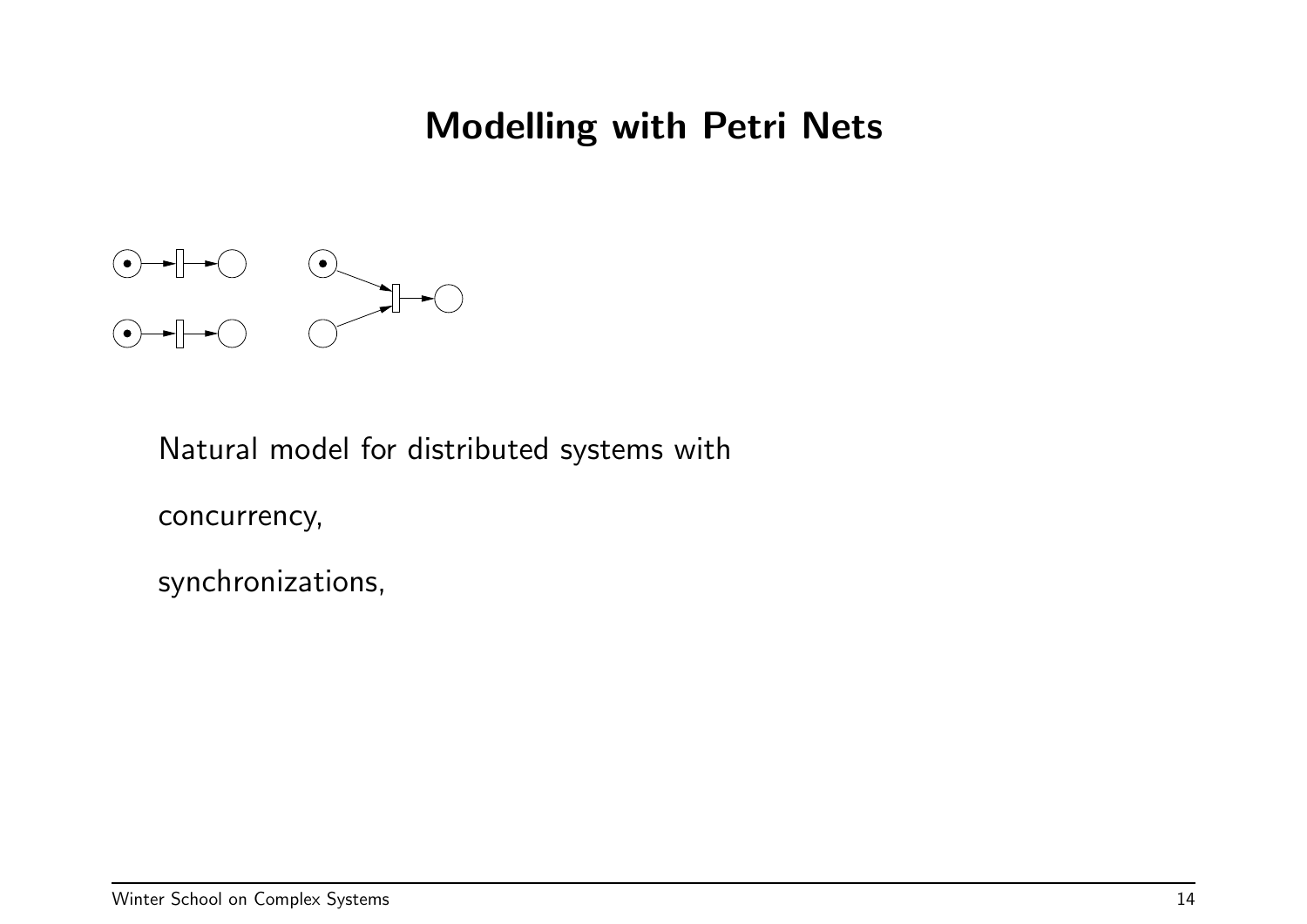

Natural model for distributed systems with

concurrency,

synchronizations,

asynchronous superpositions.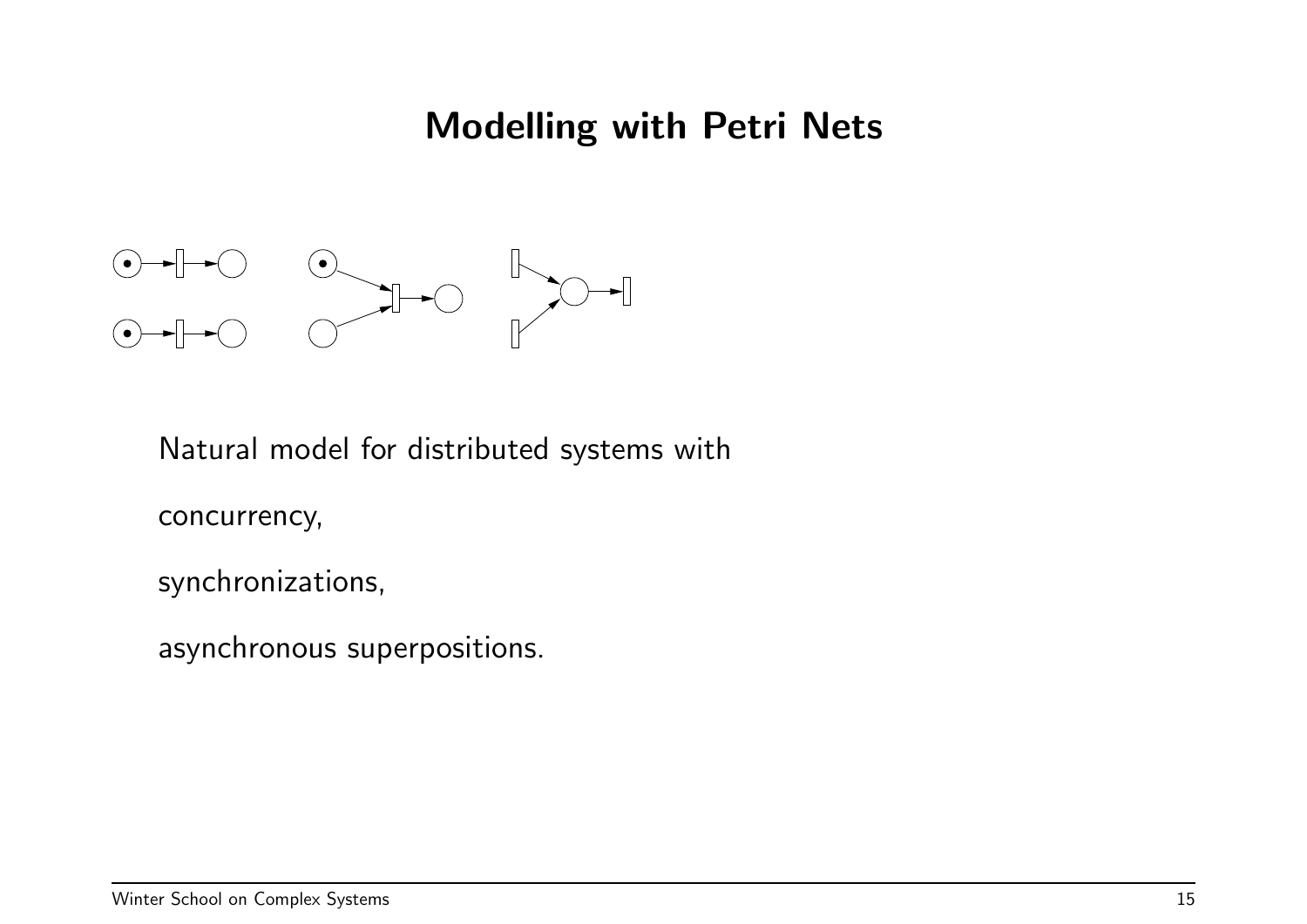

Natural model for distributed systems with

concurrency,

synchronizations,

asynchronous superpositions,

mutual exclusions.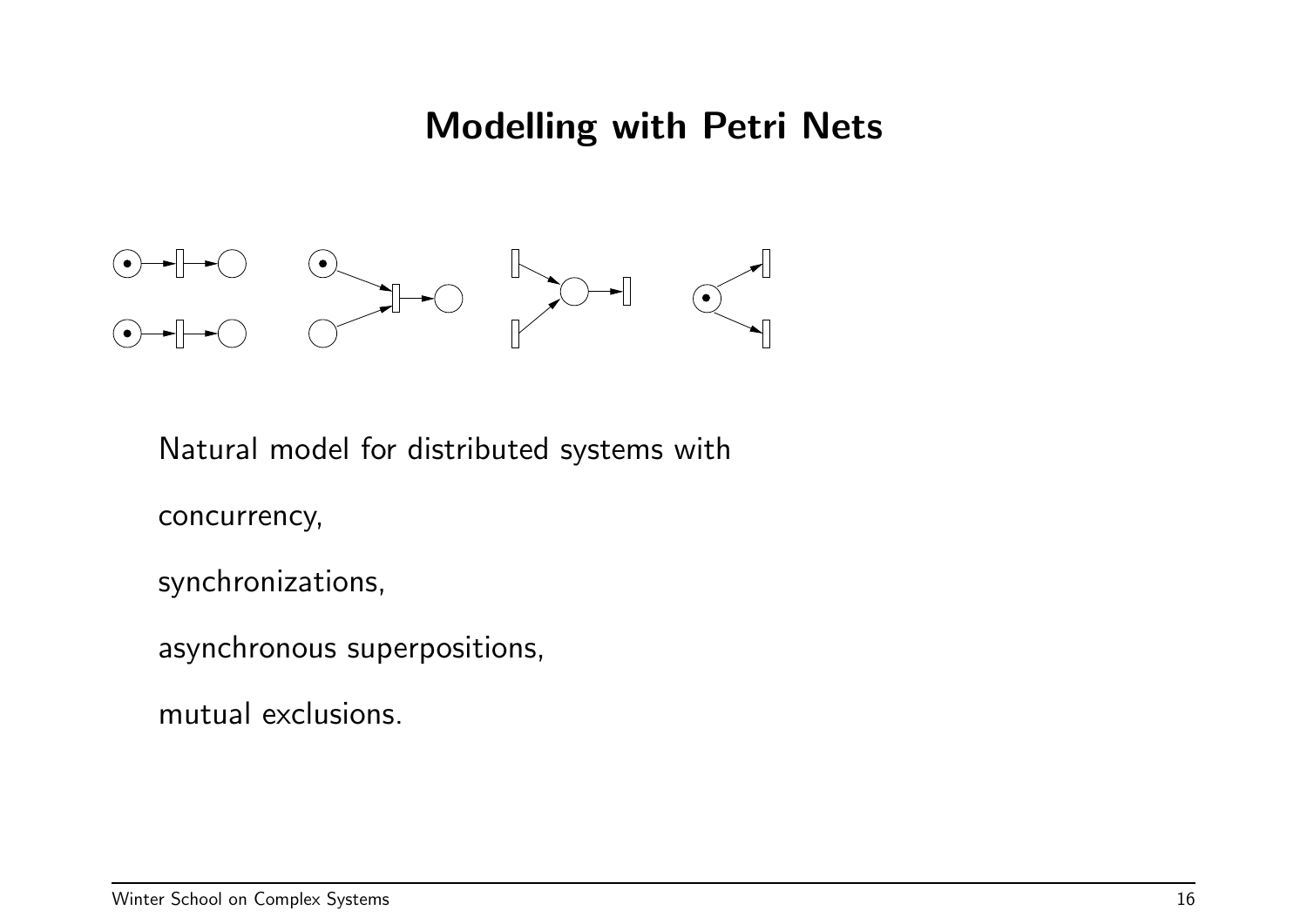#### Example 1: Critical section in railways

A section of a rail way



Petri net models and the (max,plus) algebra is being used to model the futute high speed railway for Thalys in the Netherlands.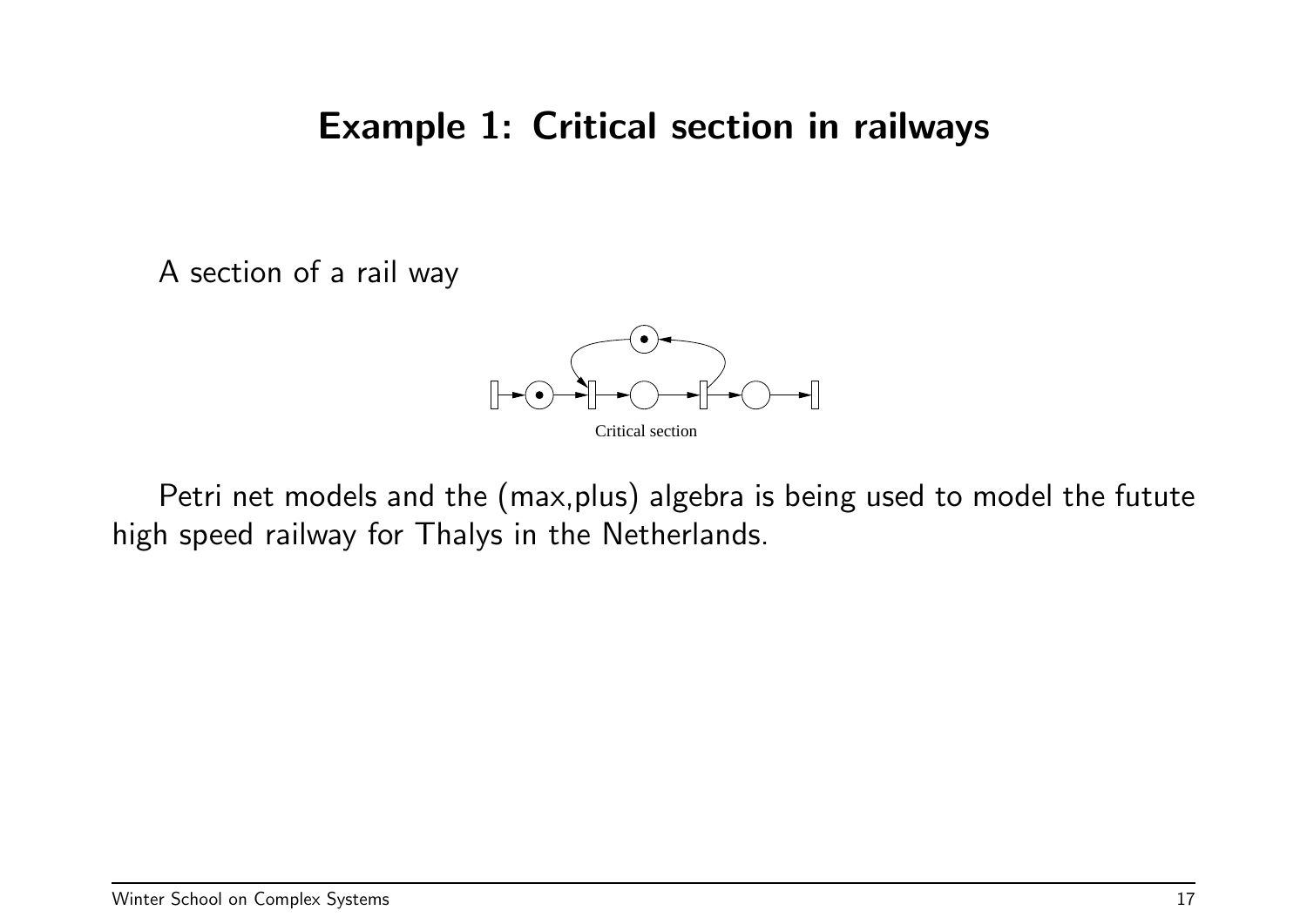### Manufacturing Systems: jobshops

 $N$  types of products are being manufactured by  $M$  different machines.



Product 1:  $M_1, M_2, M_3$ 

Product 2:  $M_1, M_3, M_2$ 

Product 3:  $M_1, M_2$ 

Petri nets are used to compute the schedule and the performance (identify the bottle neck). [Proth,Xie]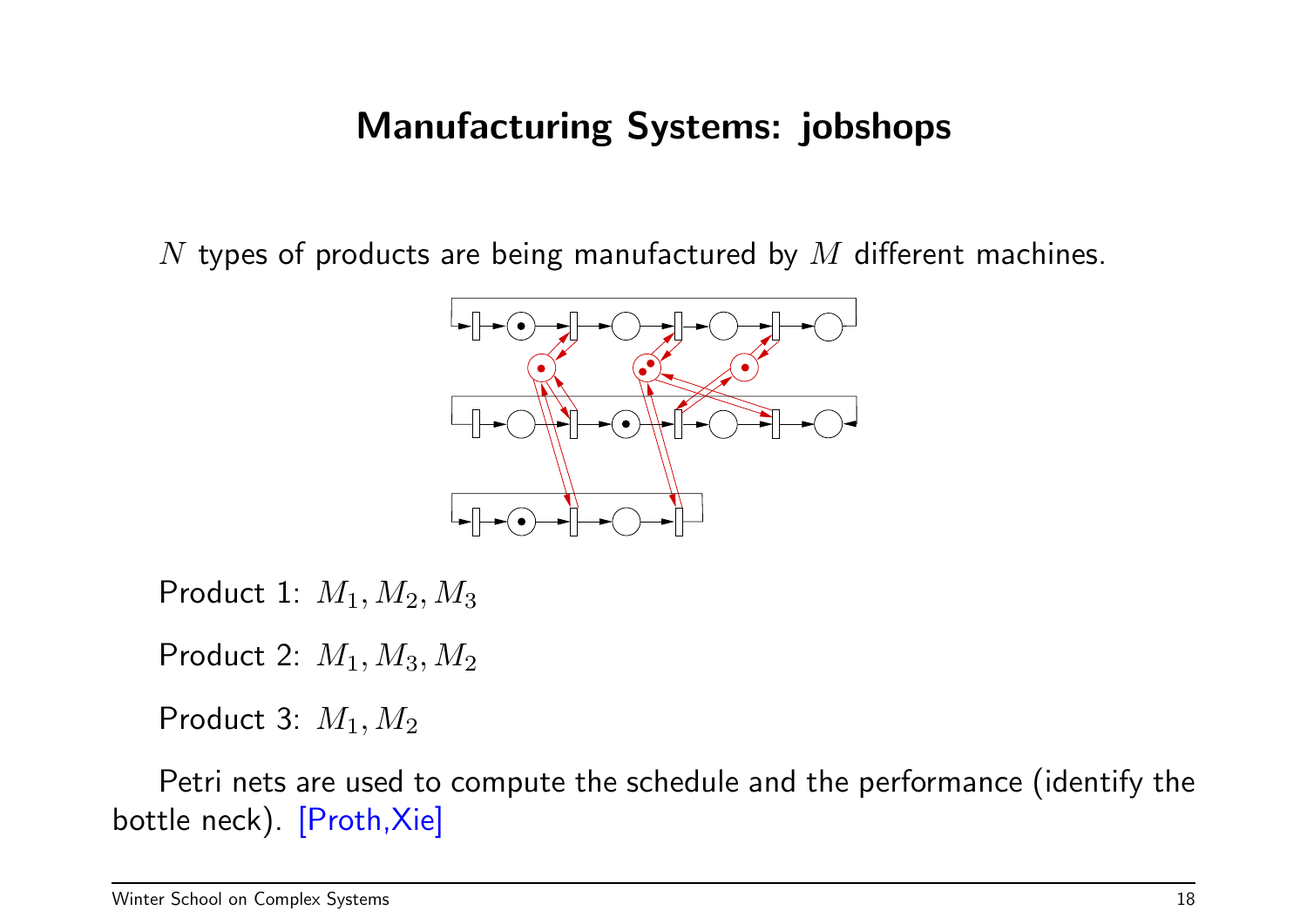### Manufacturing Systems: Kanban

Manufacturing chain avoiding stocks



Petri nets were used to compute the performance of such systems. [Baccelli]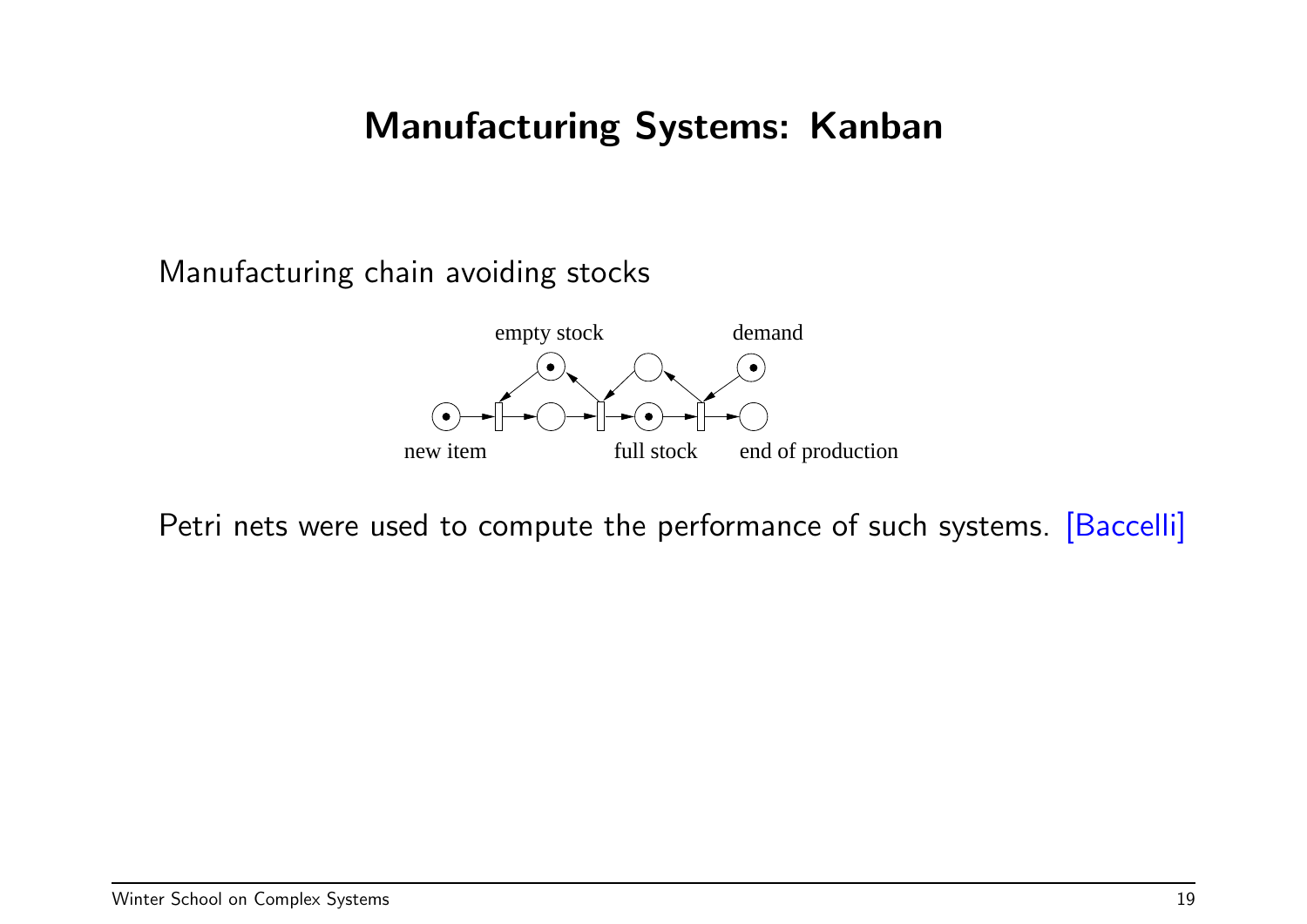#### Communication networks: window control



[Baccelli, Bonald] Window control is used in the TCP protocol.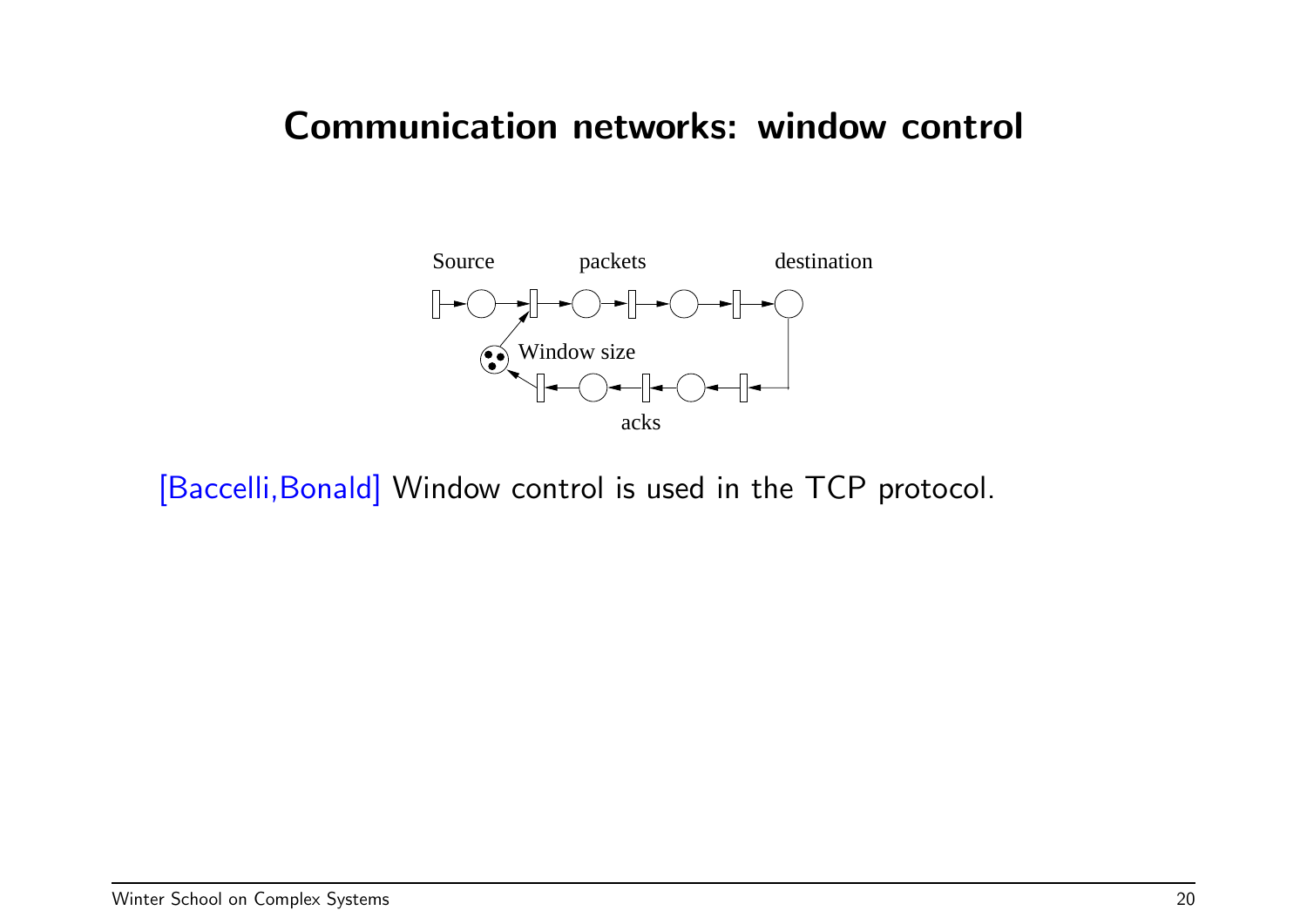### Communication networks: leaky buckets



[Chang]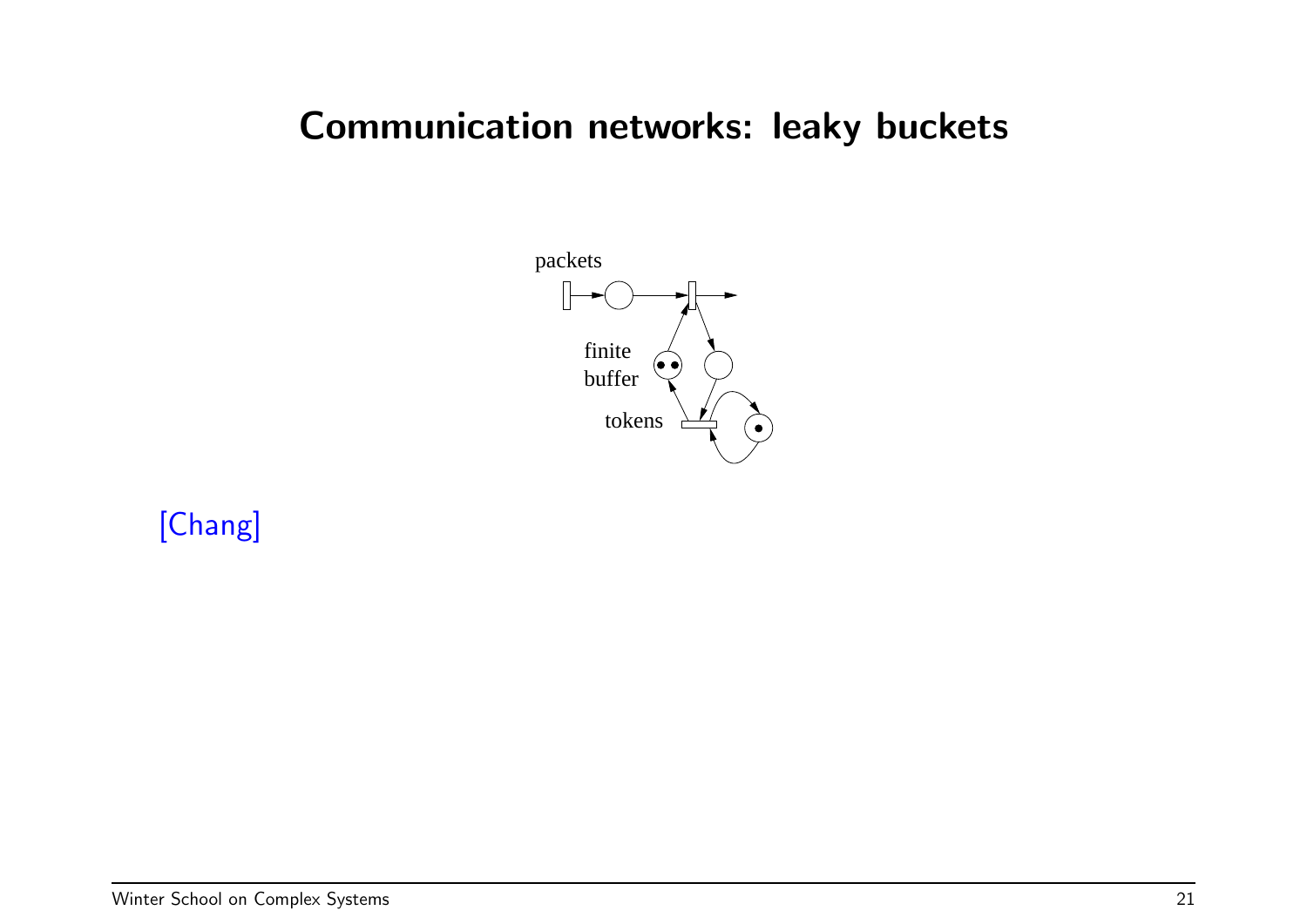#### Timed Petri nets

 $\sigma_p(n)$  is the *n*-th holding time in place p.

 $\phi_q(n)$  is the *n*-th firing time of transition q.

With no loss of generality, we may assume that  $\sigma_p(n) = 0$  for all places p, by using a local transformation.

$$
\sigma_1 = 0 \qquad \sigma_2 = 0
$$
  

$$
\sigma_p(n) \qquad \qquad \downarrow
$$
  

$$
\phi_q(n) = \sigma_p(n)
$$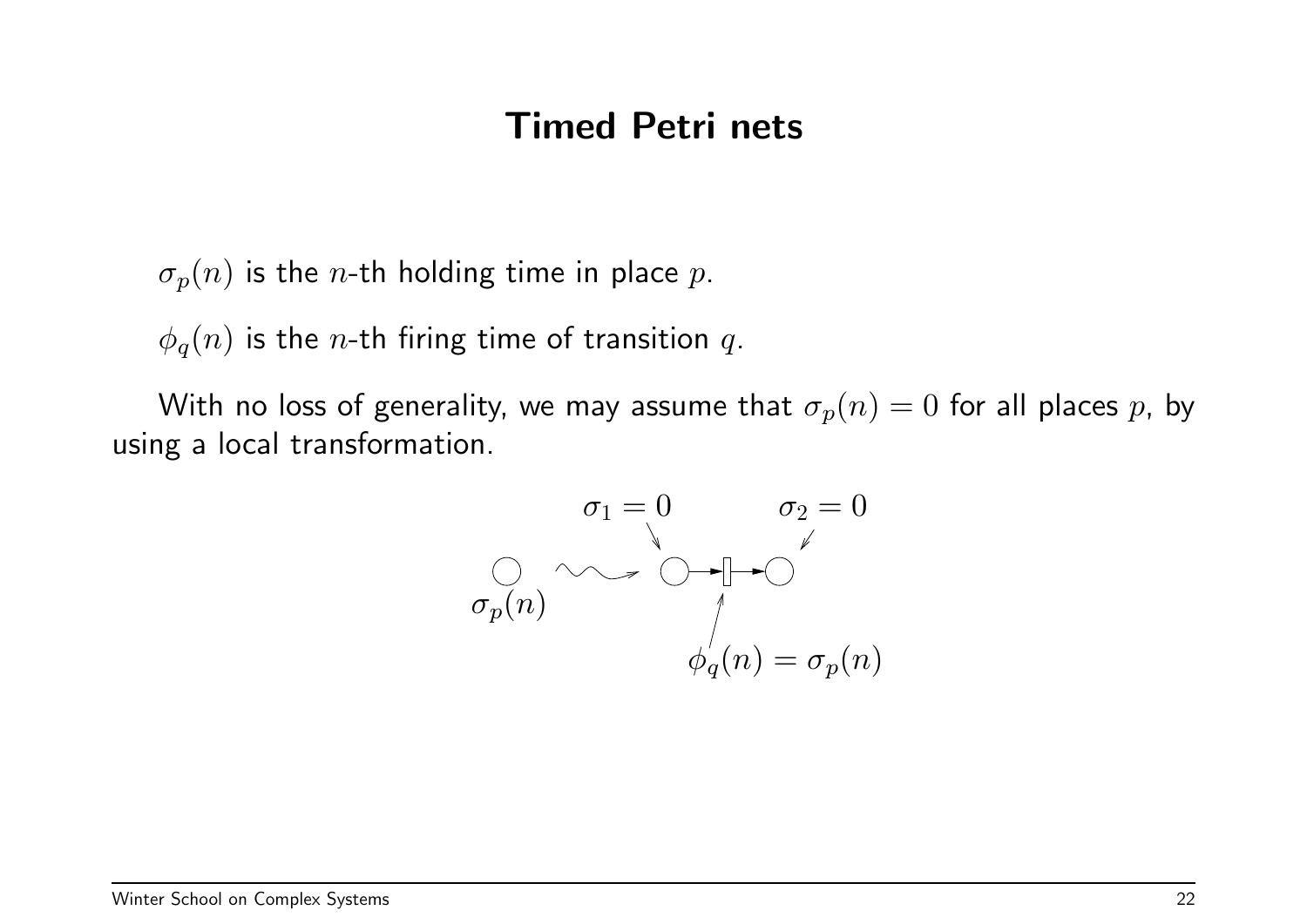### Markovian Approach: Reachability Graph

The reachability graph is an automata:

- Alphabet: Q (set of transitions)
- State space: all markings reachable from  $M_0$
- Initial state:  $M_0$
- Transitions:  $M \stackrel{q}{\longrightarrow} M'$  if firing  $q$  leads from  $M$  to  $M'.$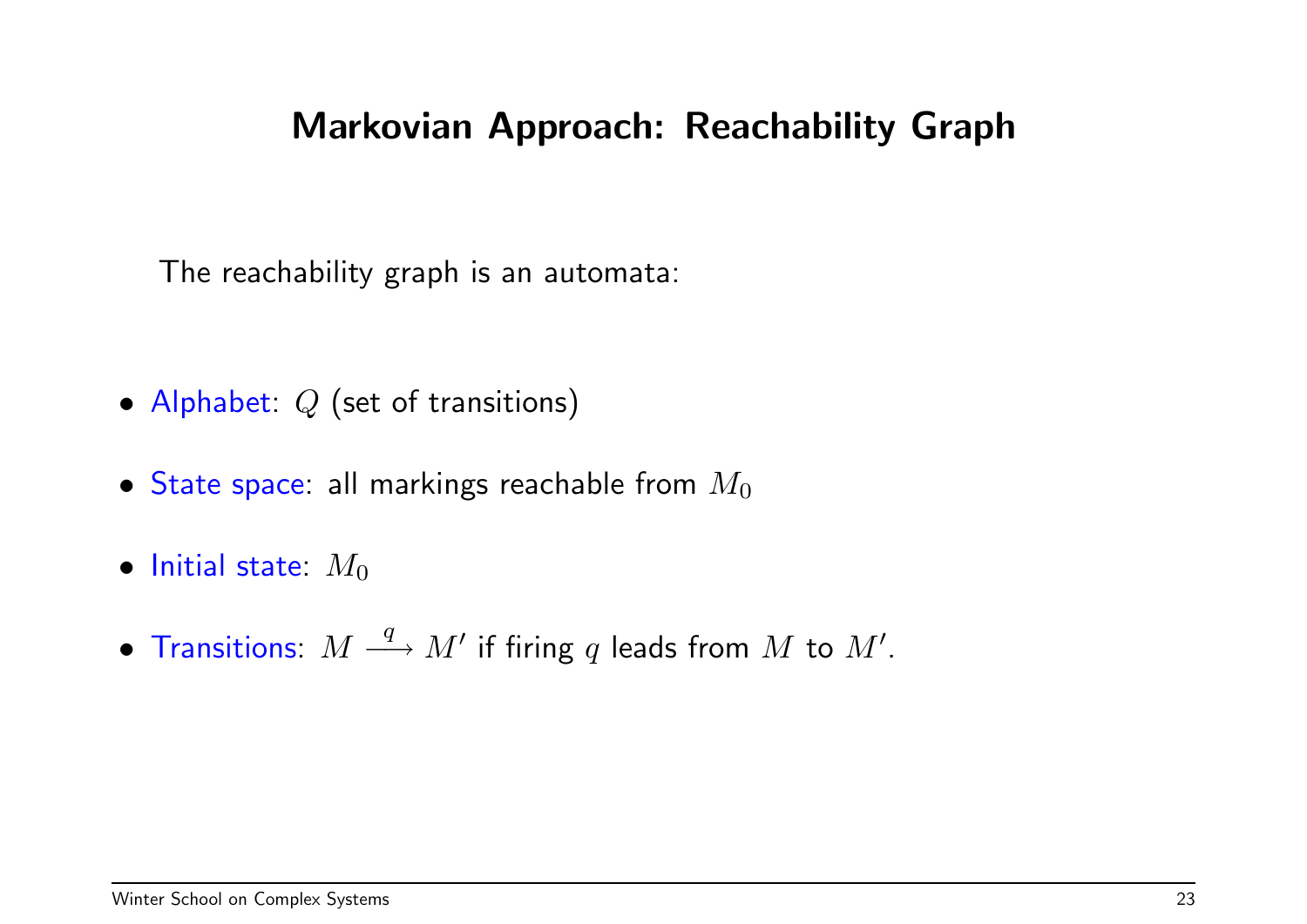### Markovian Approach: Reachability Graph



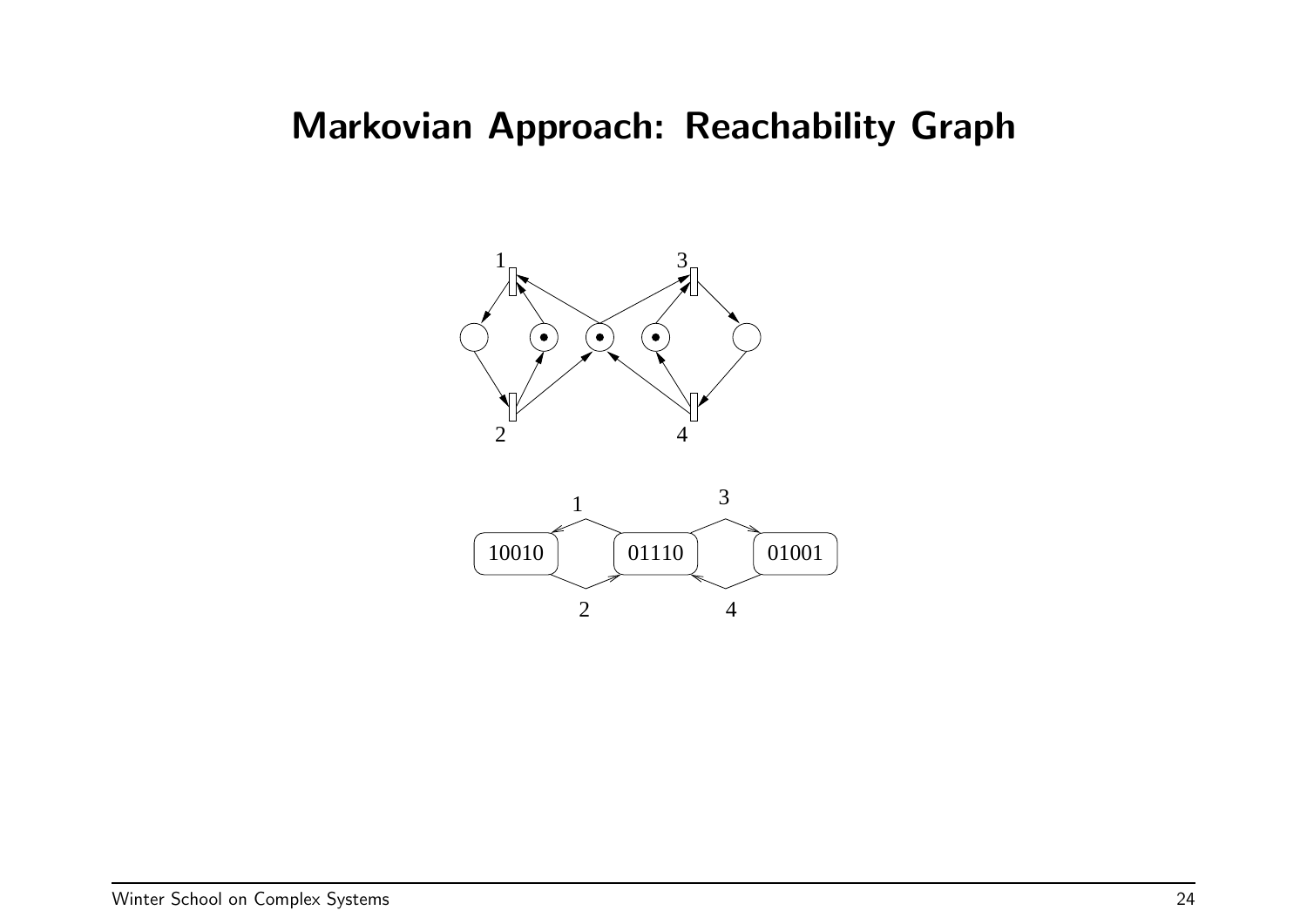#### Markovian Approach: exponential firing times

Assume that  $\phi_q(n)$  is exponentially distributed and i.i.d.:  $Pr(\phi_q(n) > t)$  =  $e^{-\lambda_q t}$ .

Assume that conflicts are solved using the race policy:

when two timed transitions compete for a token, they both initiate their firings.

The first one to finish gets the token. The firing of the other one aborts.

Theorem The reachability graph of an exponential Petri net under the race policy is a Continuous Time Markov Chain.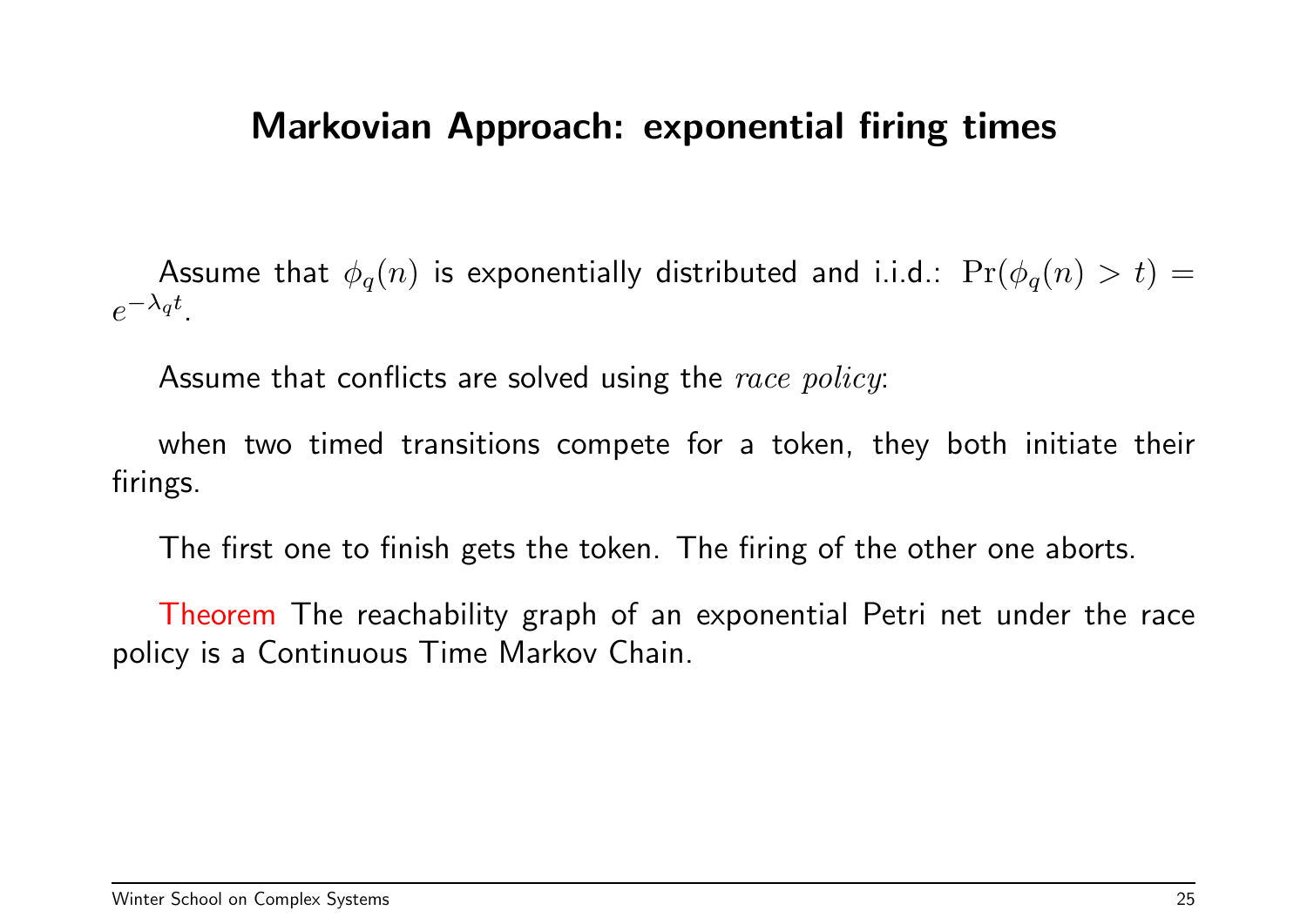#### An example



Petri net with exponential firing times and the resulting infinitesimal generator.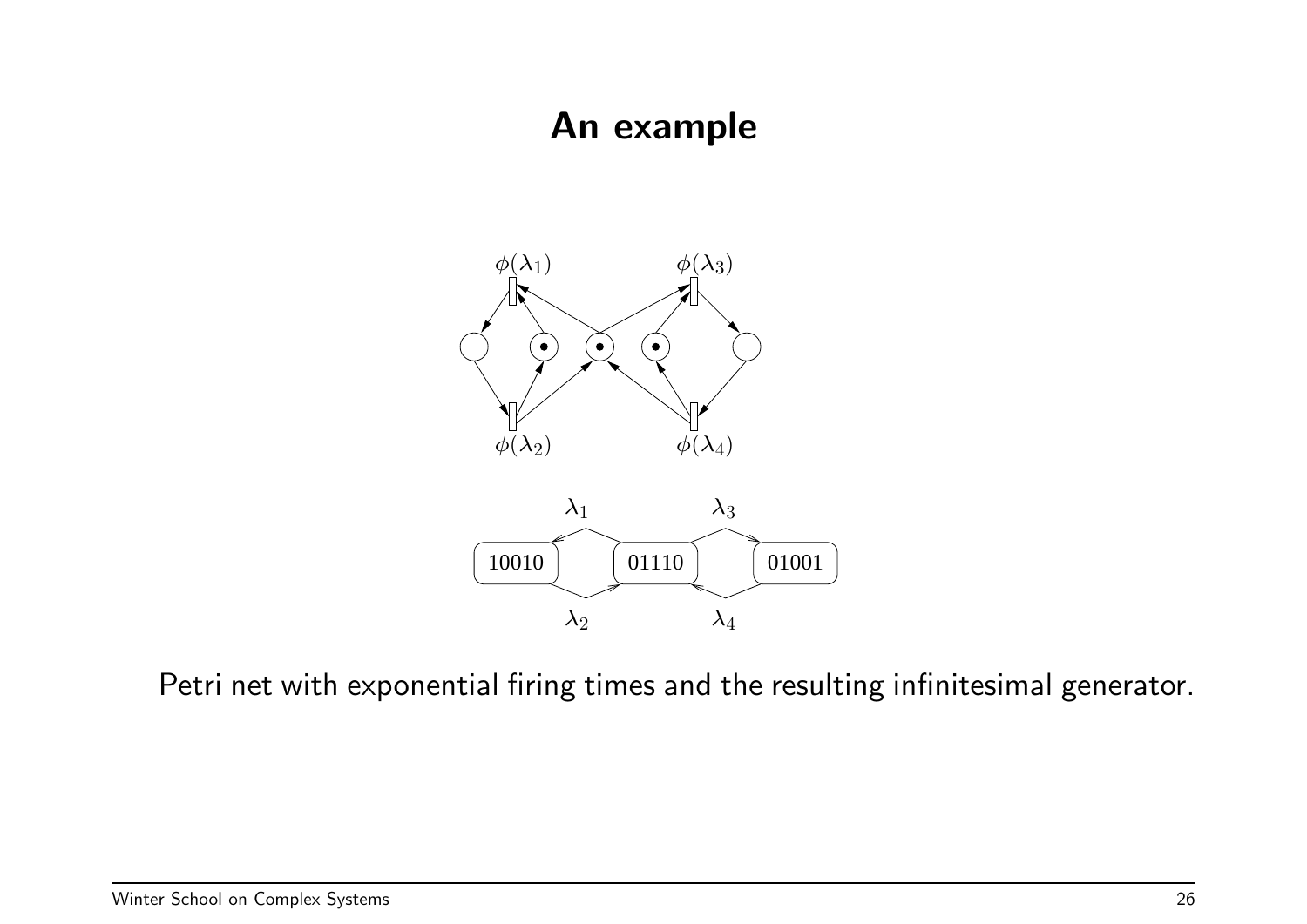#### Markovian Approach: Asymptotic Issues

The net reaches a stationary regime which can be computed by solve a linear system:  $\pi Q = 0$ , where Q is the infinitesimal generator matrix of the Markov Chain.

Problems:

State space may be infinite.

In the bounded case, the size of the automata is exponential in the size of the Petri net.

The exponential assumption is not valid in many cases. Even semi-markov generalizations are not always appropriate.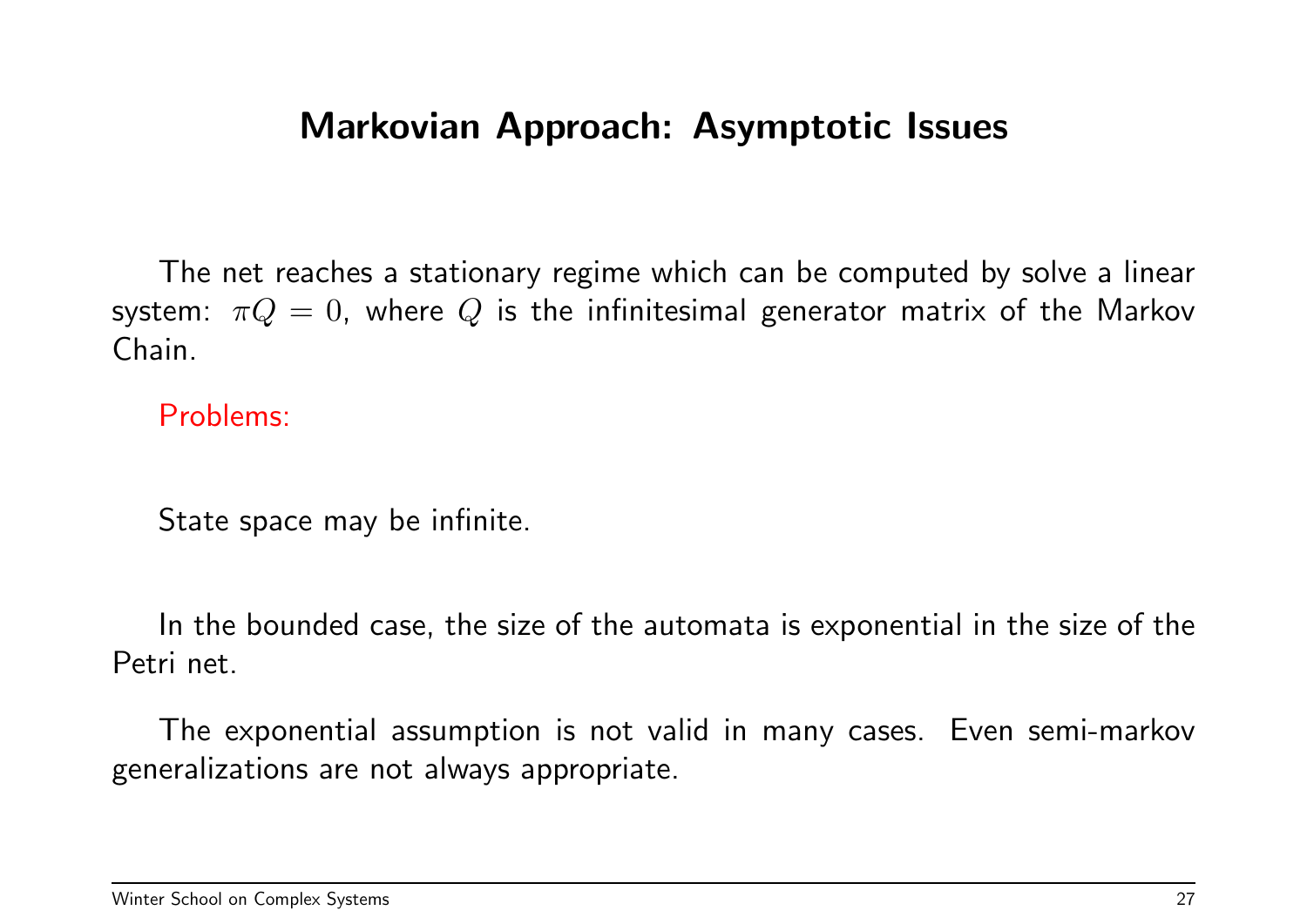# (max,plus): Event Graphs

Event graphs are Petri nets such that all the places have exactly on input and one output transition.

Event Graphs model systems involving synchronizations.

Event Graphs cannot model systems involving choices or asynchronous superposition.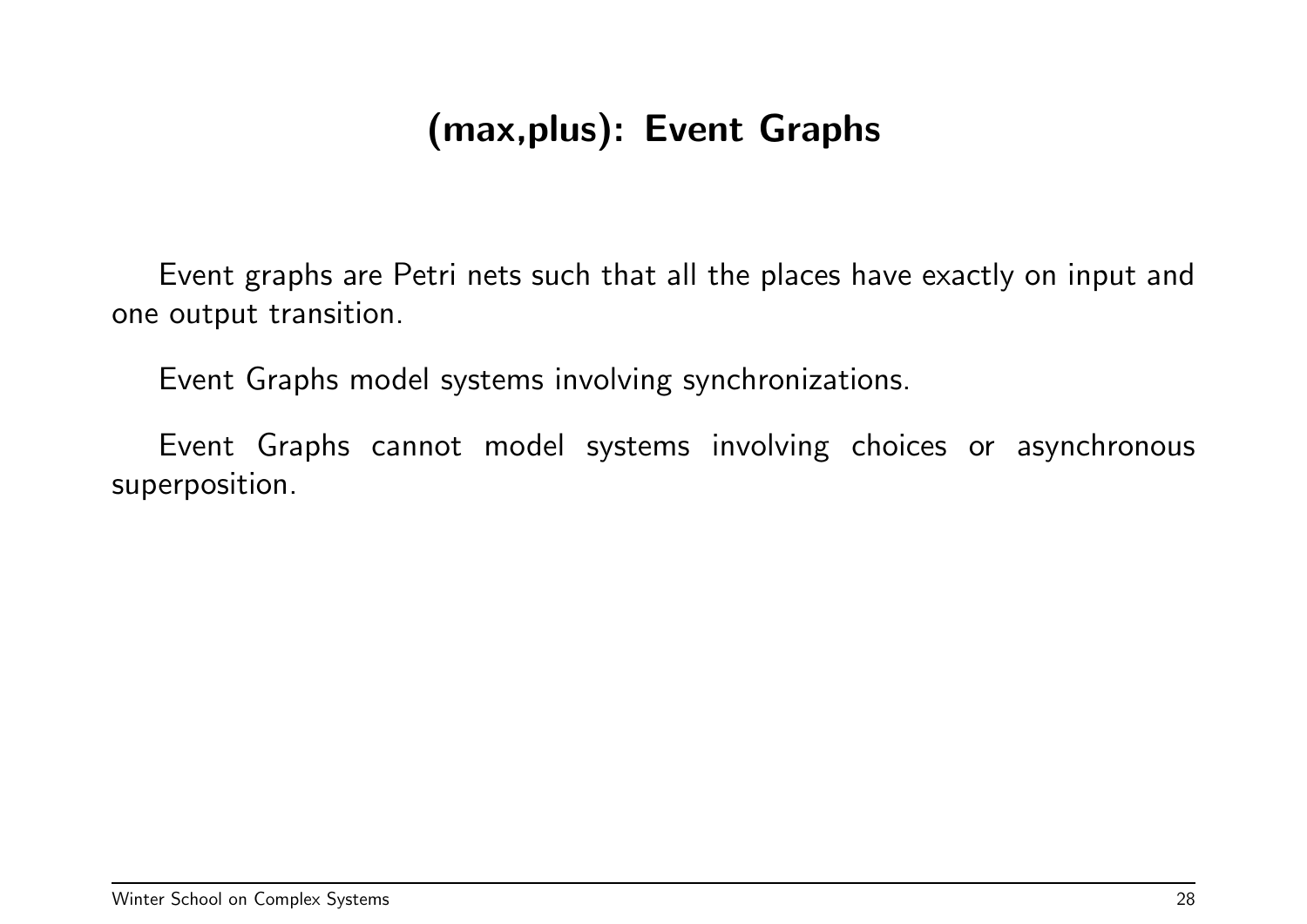### (max,plus): State space

The usual state  $M(t)$ : marking at time t is replaced by the counters  $N(t)$  or timers  $X(n)$ .

[Cohen, Quadrat, Viot]

Note that

$$
M_{ij}(t) = N_i(t) - N_j(t),
$$

 $M_{ij}(t) = \max\{n | X_i(n) \leq t\} - \max\{n | X_i(n) \leq t\}.$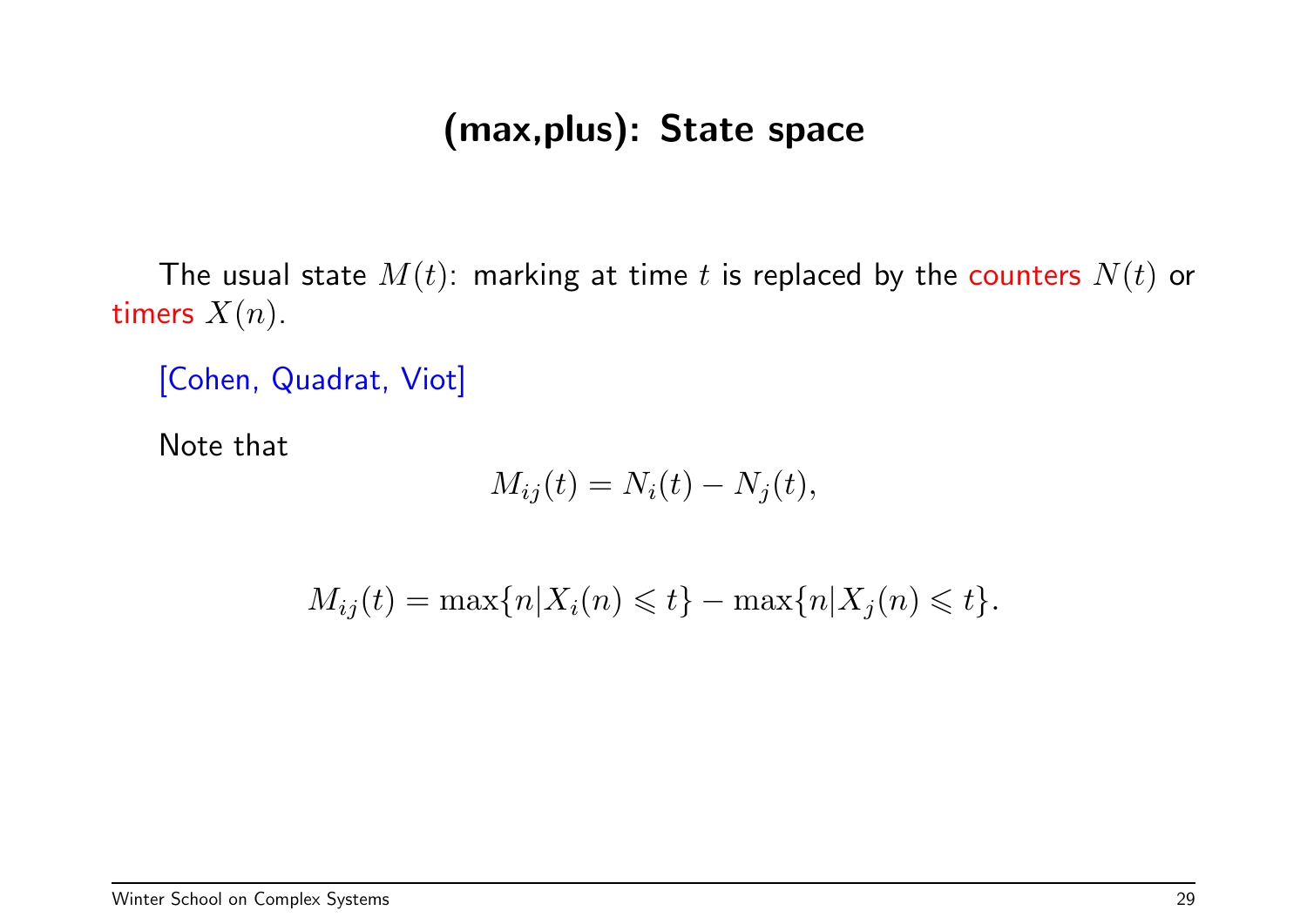# (max,plus):Evolution Equations



$$
N_3(t) = \min\left(N_1(t - \sigma_{1,3} - \phi_1), N_2(t - \sigma_{2,3} - \phi_2) + 2\right)
$$

$$
X_3(n) = \max\left(X_1(n) + \sigma_{1,3} + \phi_1, X_2(n - 2) + \sigma_{2,3} + \phi_2\right)
$$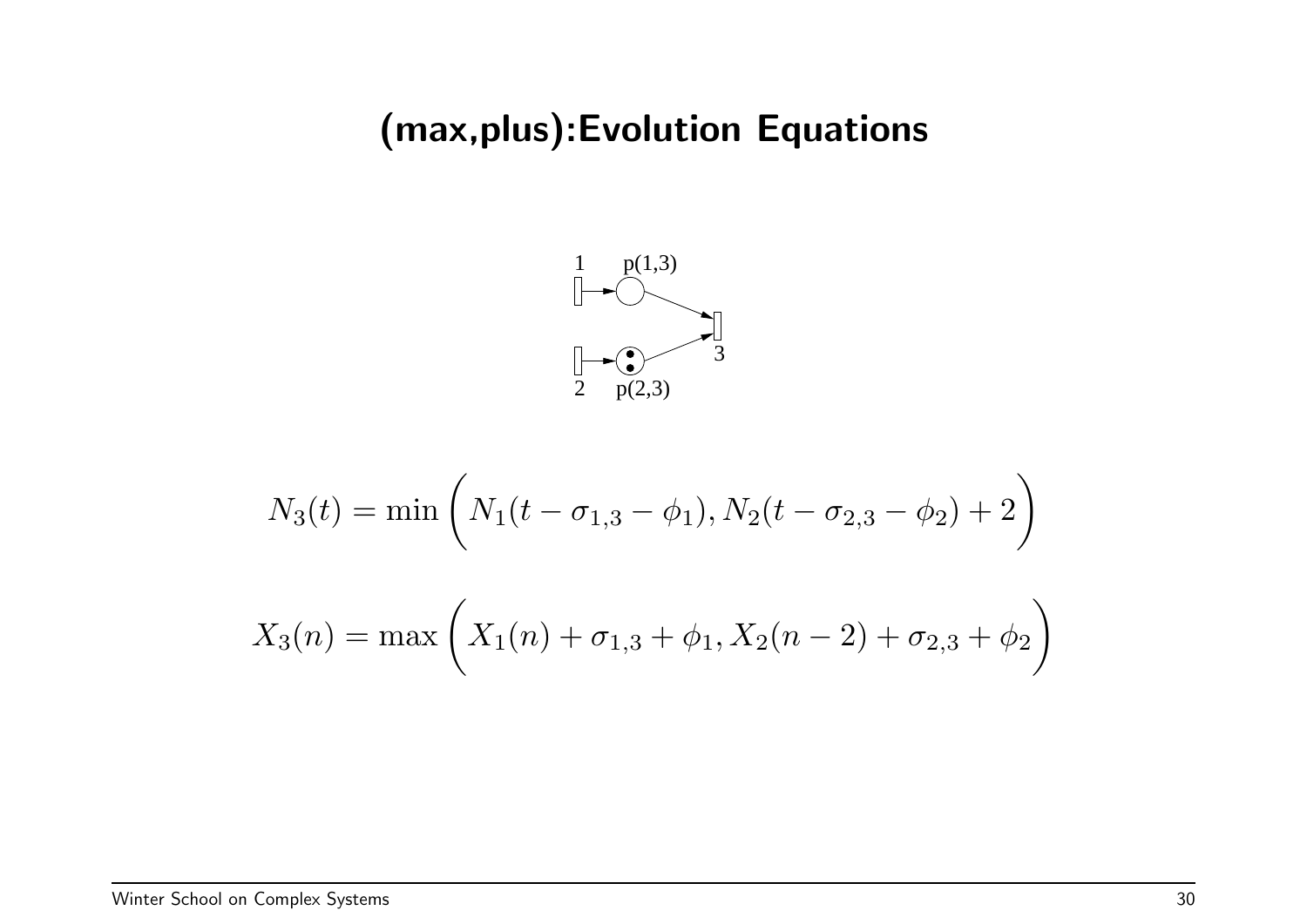### (max,plus): Algebra

 $\mathbb{R}_{\text{max}} = (\mathbb{R} \cup \{-\infty\}, \oplus, \otimes)$  is an idempotent semi-ring with  $-\infty$  as a null element and 0 as unity.

 $\infty \oplus a = a$  $0 \otimes a = a$  $-\infty \otimes a = -\infty$ Idempotent:  $a \oplus a = a$ .

Matrix operations:

 $(A \oplus B)_{ij} = A_{ij} \oplus B_{ij}$ 

$$
(A\otimes B)_{ij}=\oplus_k A_{ik}\otimes B_{kj}
$$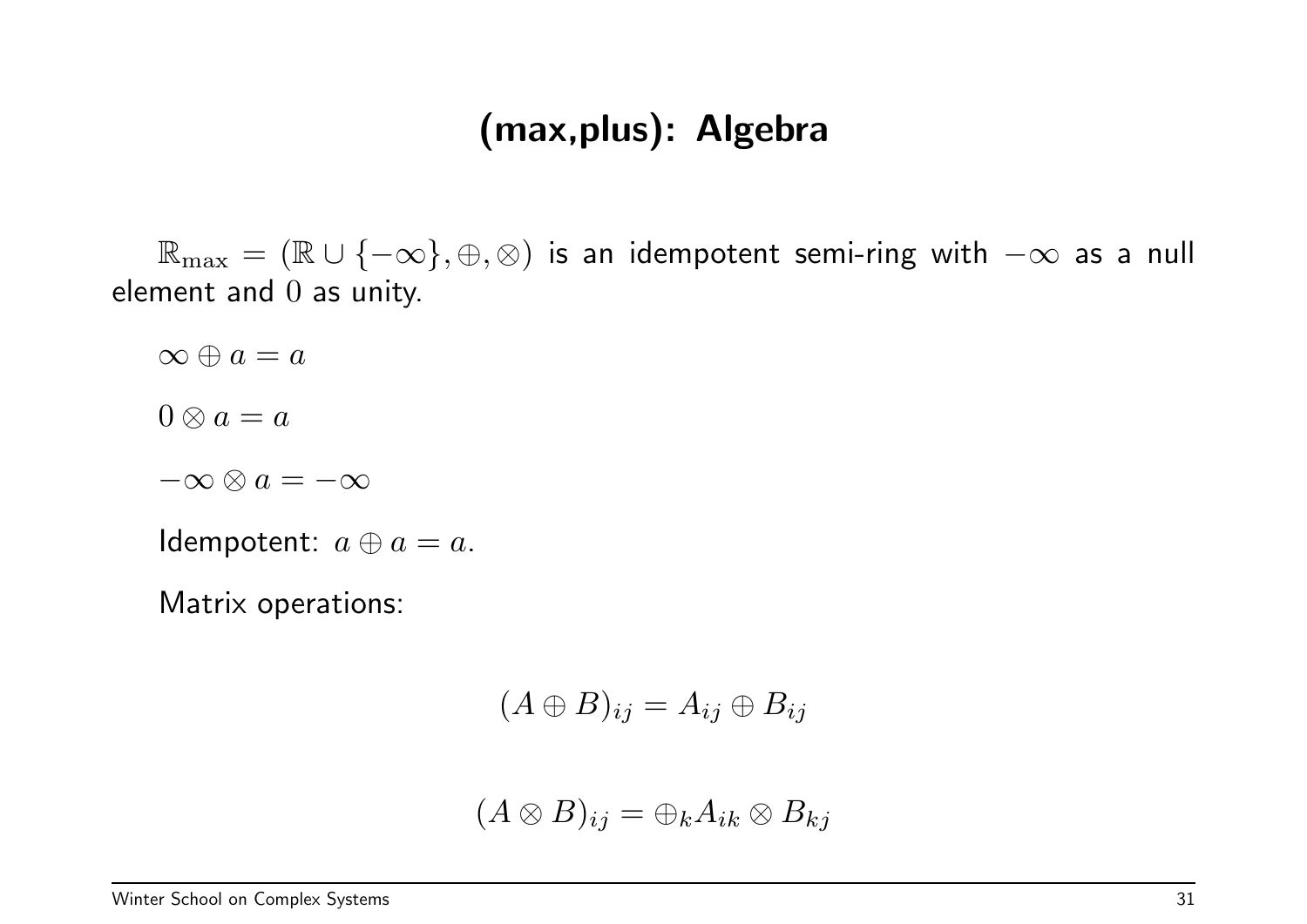### (max,plus): linear systems

The evolution equation of an event graph:

$$
X_3(n) = \max\left(X_1(n) + \sigma_{1,3} + \phi_1, X_2(n-2) + \sigma_{2,3} + \phi_2\right)
$$

can be rewritten

$$
X_3(n) = \left(X_1(n) \otimes (\sigma_{1,3} + \phi_1)\right) \oplus \left(X_2(n-2) \otimes (\sigma_{2,3} + \phi_2)\right)
$$

An event graph is a (max,plus) linear system. The evolution equation forms a Bellman Chain:

$$
X(n+1) = X(n) \otimes A.
$$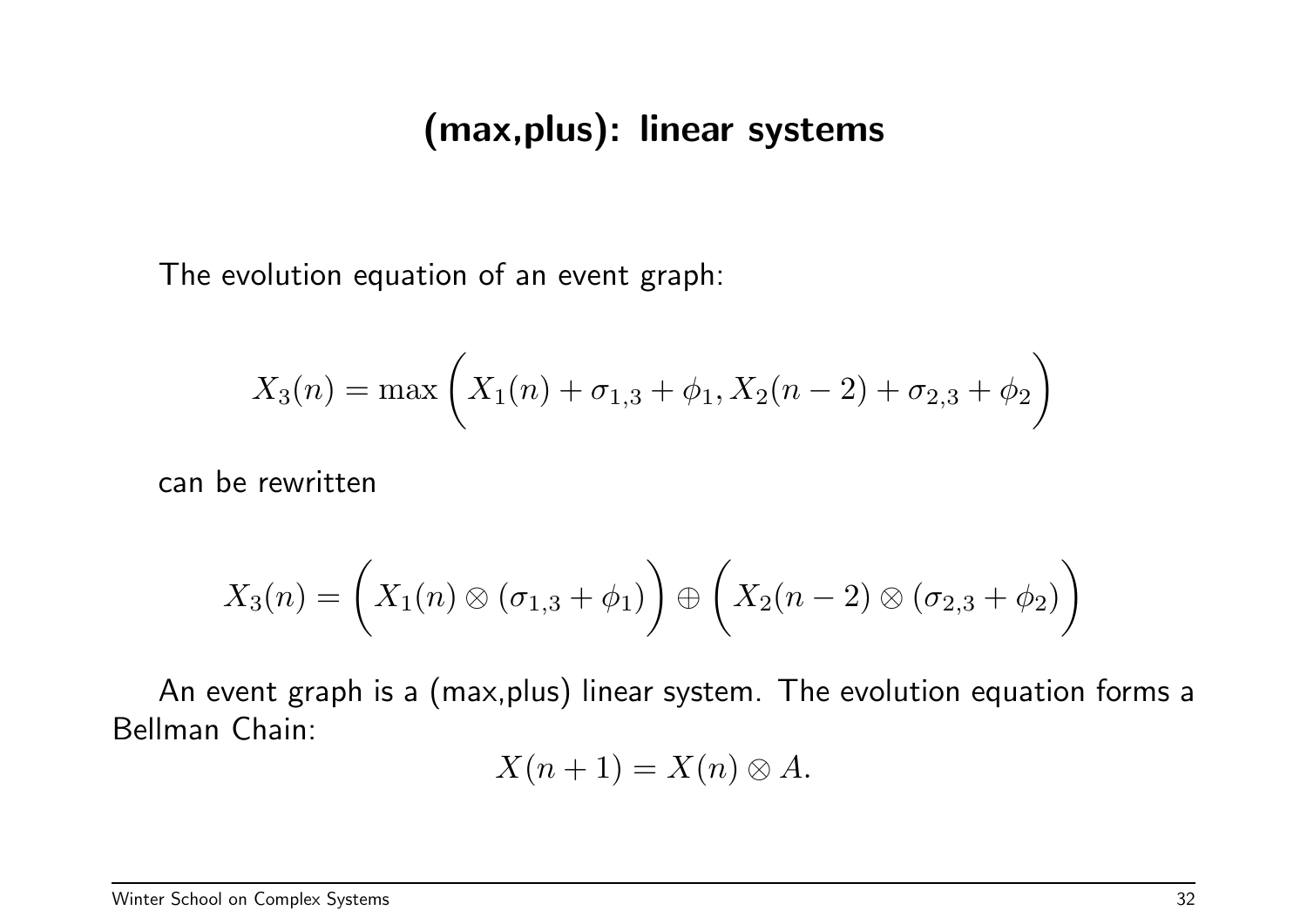### (max,plus):Spectral theorem

Theorem Let  $A$  be a (max, plus) irreducible matrix. then,

$$
\exists n_0, c, \lambda, \quad \forall n \geq n_0, \quad A^{n+c} = c\lambda \otimes A^n
$$

Corollary In a live, strongly connected event graph,

$$
\forall n \geq n_0, \quad X(n+c) = c\lambda + X(n).
$$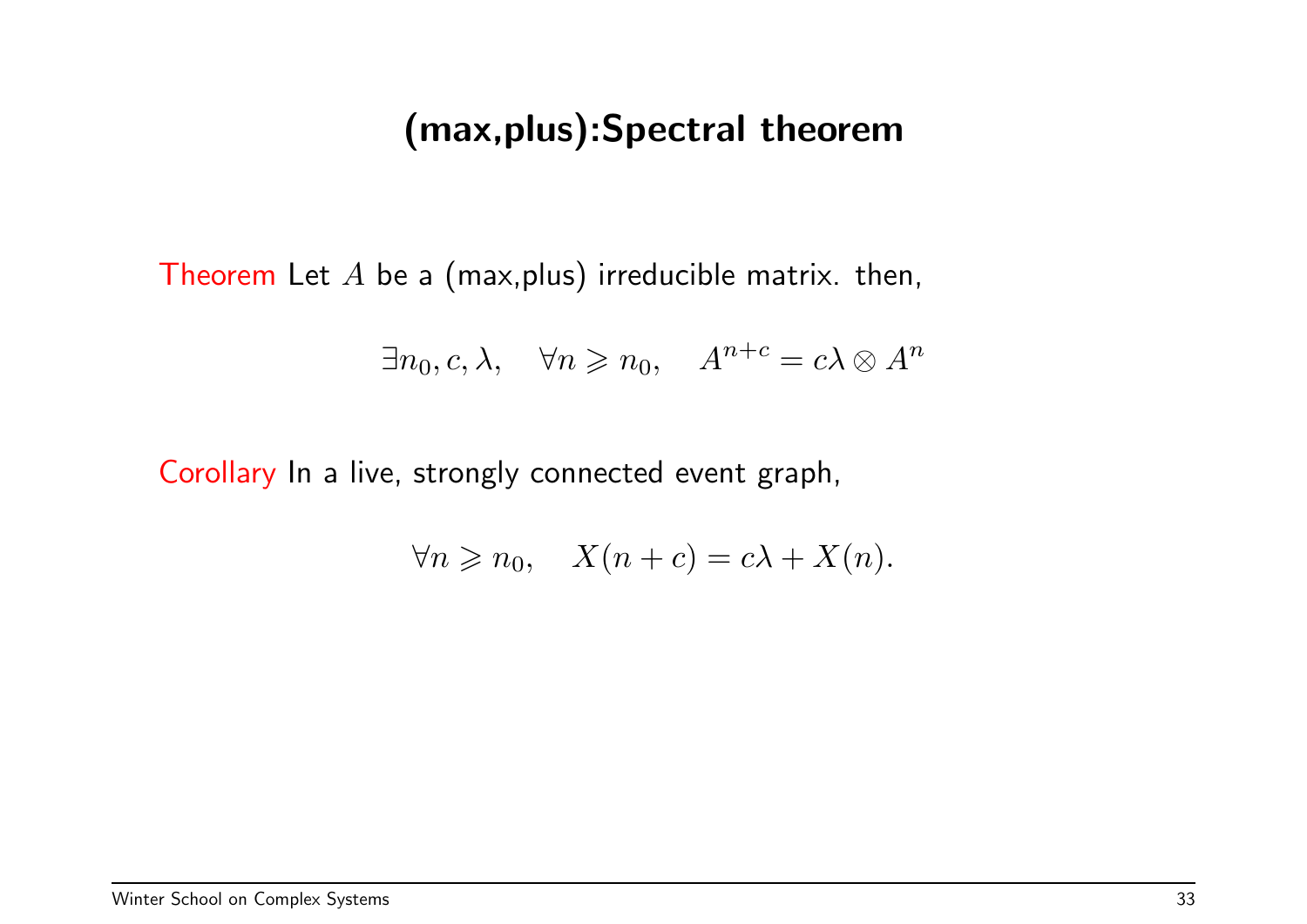### (max,plus): Computational issues

All the ingredients can be computed in polynomial time in the size of the system

cyclicity  $c\hbox{:}\,\, O(N^2)\,$  Denardo

Cycle time  $\lambda$ :  $O(N^3)$  Karp,  $O(N)$  Howard

Coupling time:  $n_0$   $O(N^k)$  Arguelles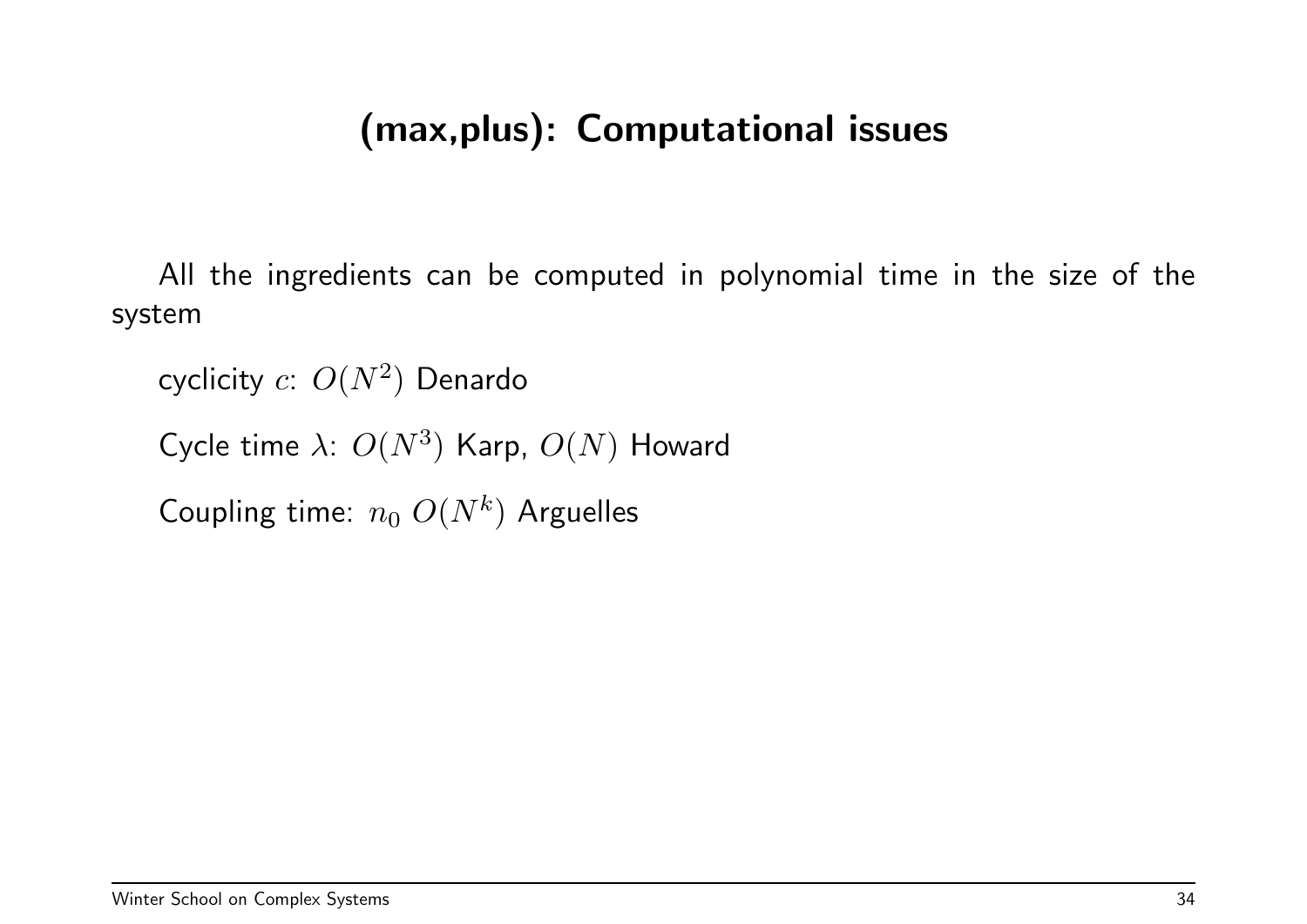# (max,plus): Extensions

This approach can be extended to arbitrary one-bounded Petri nets using (max,plus) automata.

This has close links with heap of pieces  $(\hat{a} \text{ } la \text{ } Tetris).$ 

However, the computation of the cycle time is more difficult in the general case (open problem)

[Gaubert, Mairesse]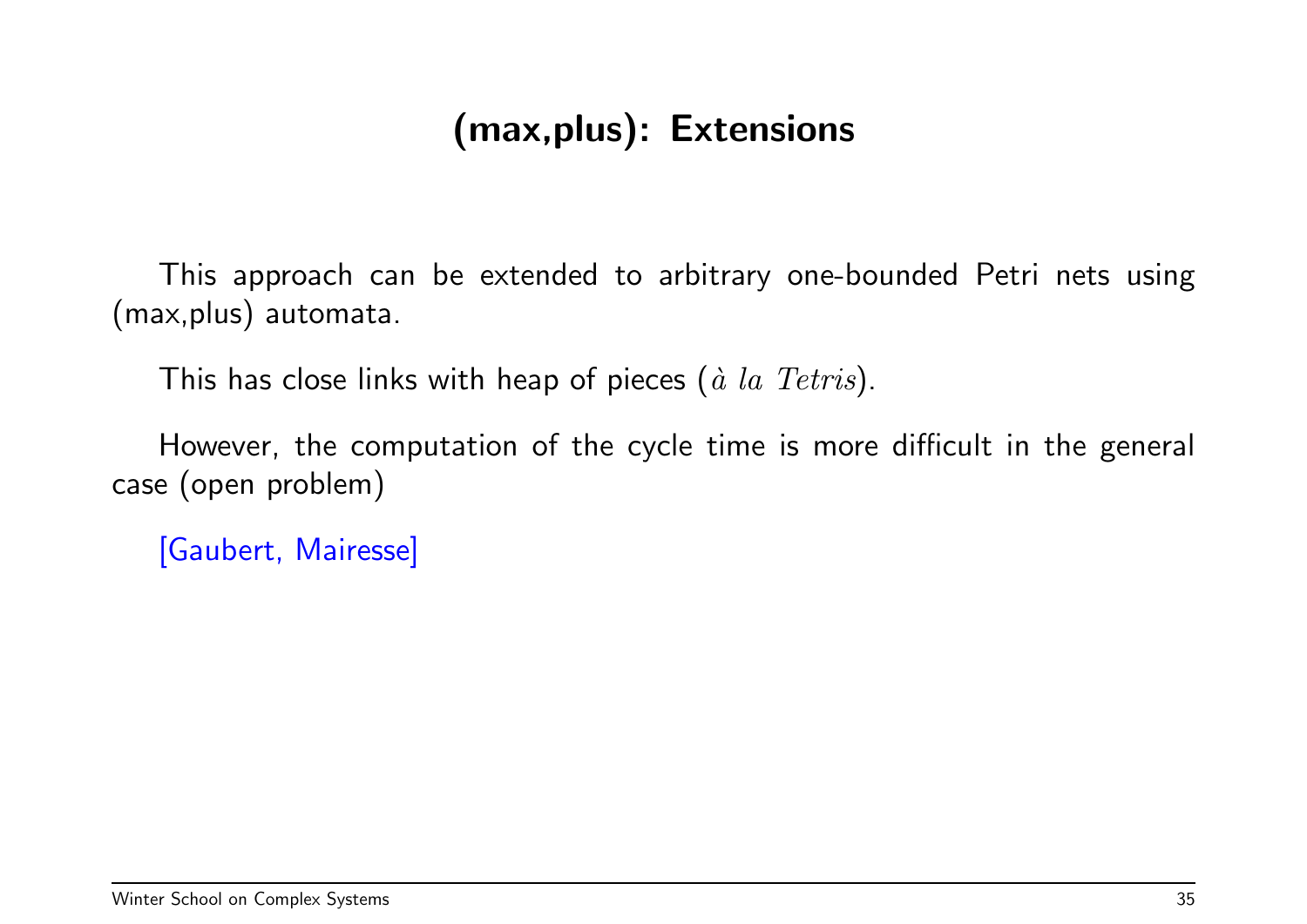### (max,plus): stochastic case

We assume that the firing times and the holding times are random variables

$$
X(n+1) = X(n) \otimes A(n).
$$

If the firing times and the holding times form stationary ergodic sequences. More precisely,  $A(n) = A \circ \theta^n$ , where  $\theta$  is an ergodic flow in the probability space.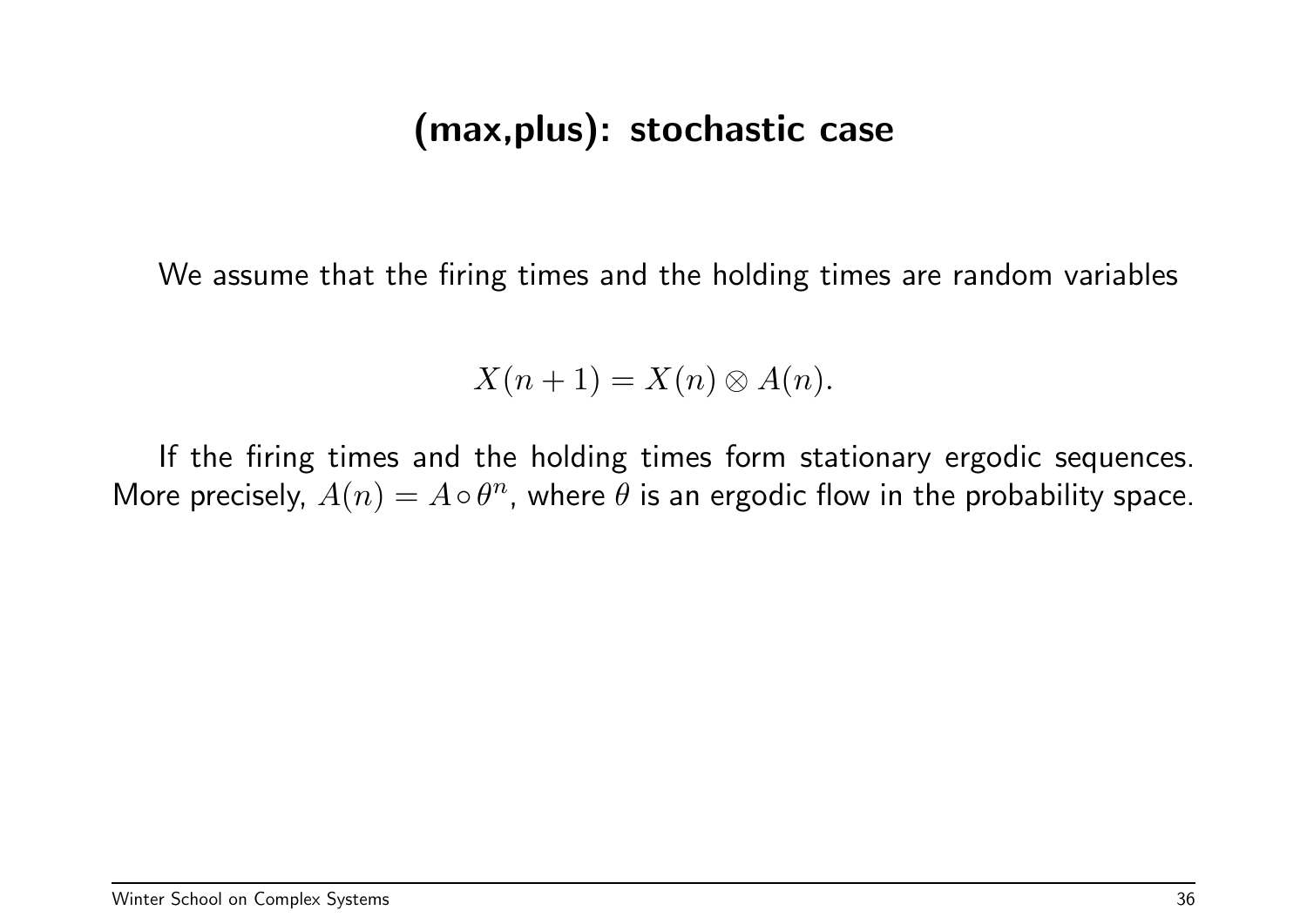#### (max,plus): Kingman theorem

Theorem First order theorem

$$
lim_{n\to\infty}\frac{X(n)}{n}=\gamma a.s,
$$

where  $\gamma$  is the Lyapounov exponent of the system.

Proof Let 
$$
\xi_{m,m+k} = |A(m) \otimes \cdots \otimes A(m+k)|
$$
,  
 $\xi_{m,m+k} \le \xi_{m,m+p} + \xi_{m+p,m+k}$  is sub-additive.

Kingman's sub-additive ergodic theorem concludes the proof.

Theorem Second order theorem

$$
lim_{n\to\infty}(X_i(n)-X_j(n))
$$
 exists a.s.

[Baccelli, Foss, 95]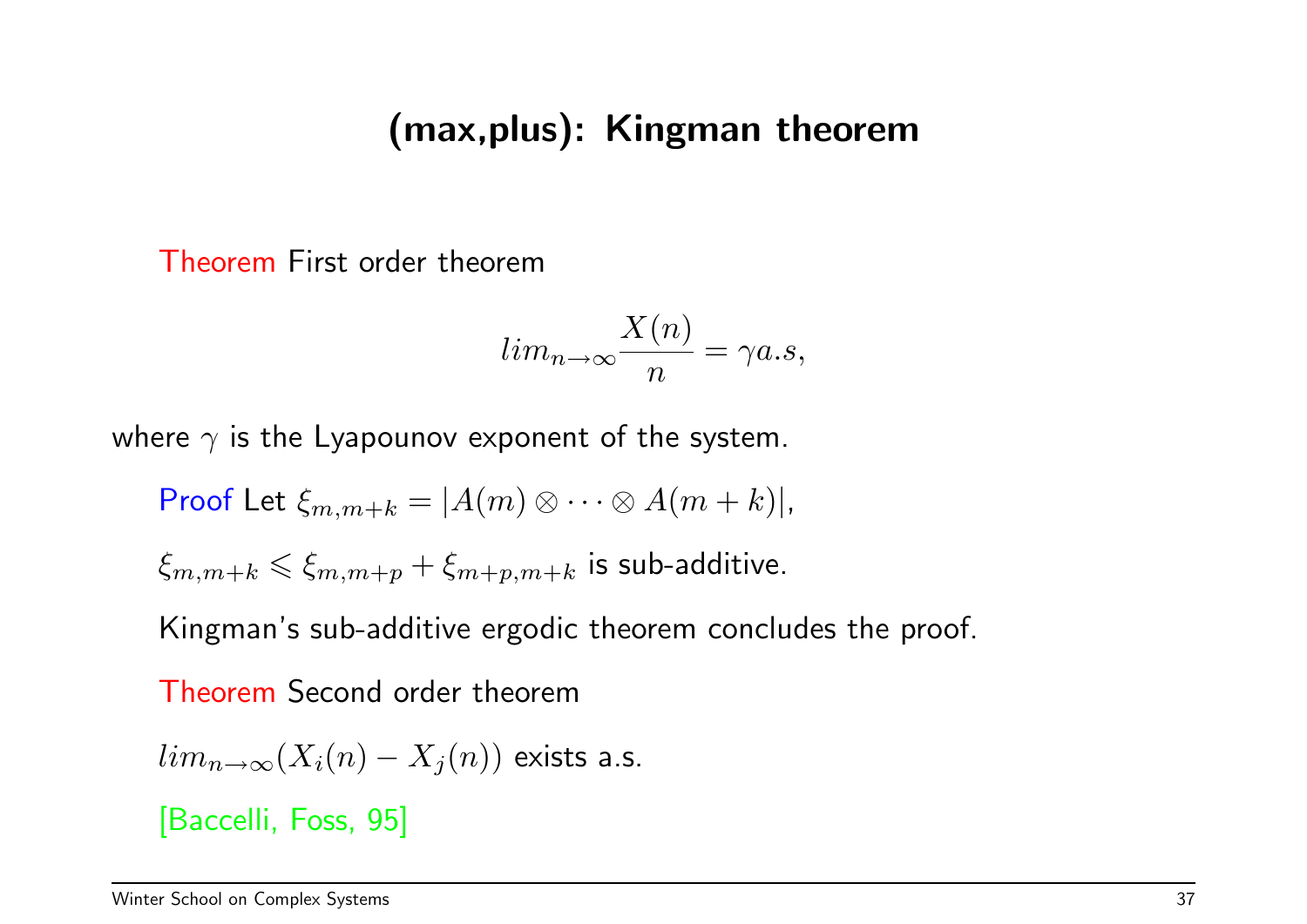# (max,plus):Sub-additivity



 $\xi_{m,m+k} \leq \xi_{m,m+p} + \xi_{m+p,m+k}$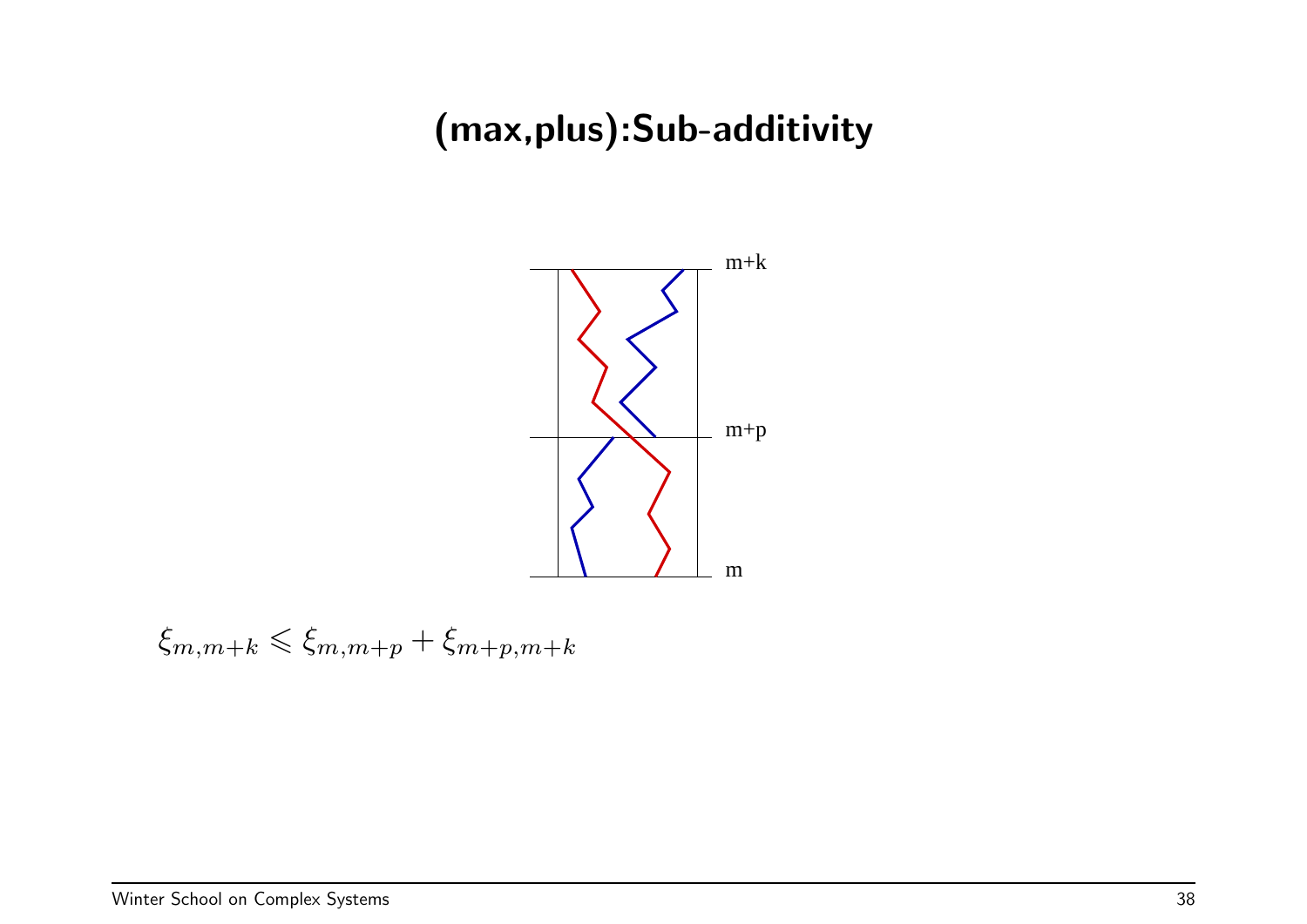## (max,plus): Computational issues

Approximate the Lyapounov exponent  $\gamma$  is NP-Hard.

[Gaubert, Blondel, 99]

For multidimensional Bernouilli cases, a development en series of  $\gamma$  can be computed (the size of the coefficients grows exponentially).

Computing the asymptotic regime is even harder.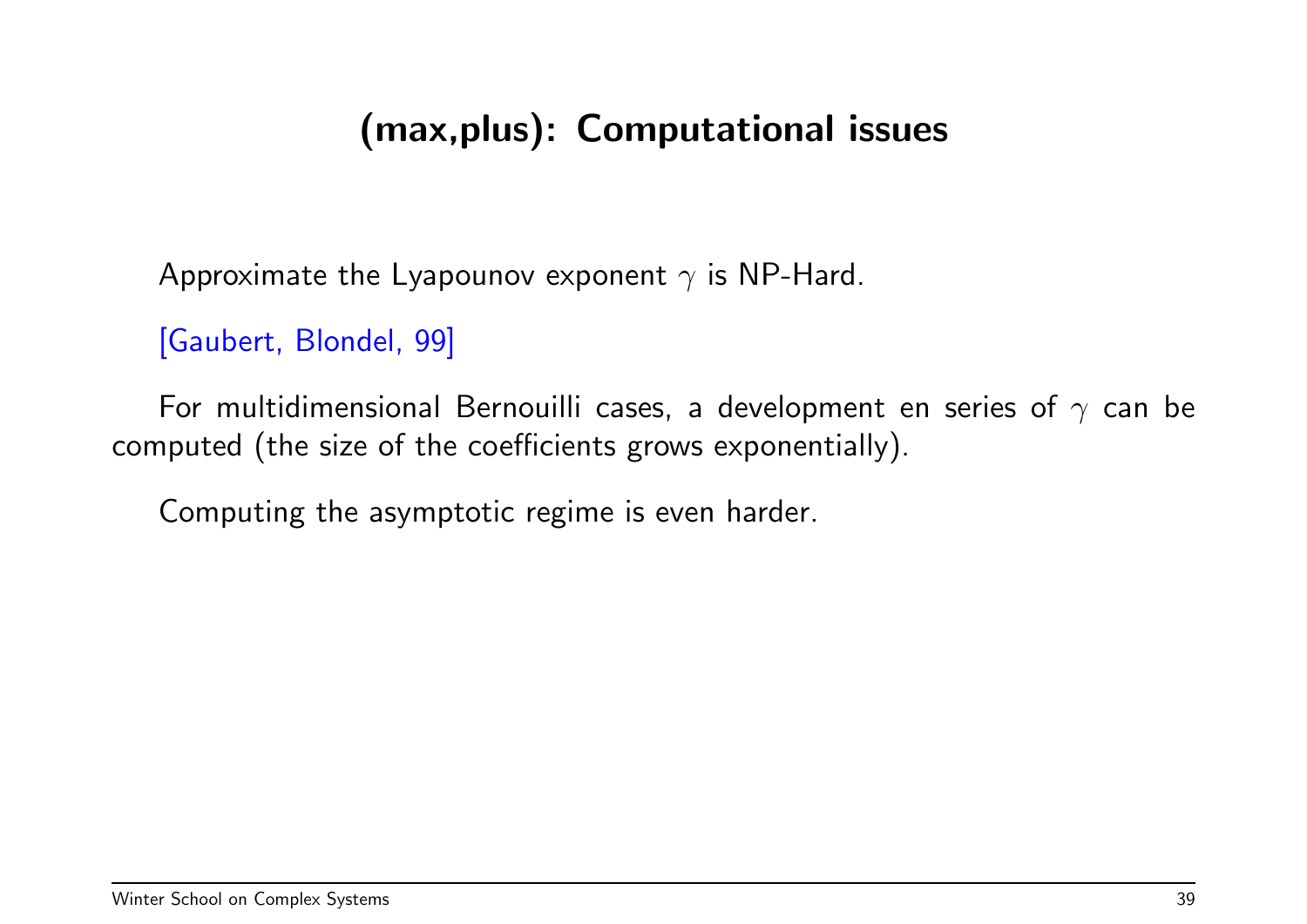#### The saturation rule: routed Petri nets

Stochastic Petri nets have conflicts which can be solved using routing functions:

 $r_p(n)$  gives the transition where the nth token entering place p is routed to.

The routing is weakly fair if

 $\forall q, \lim_{n \to \infty} \mathbf{1}_{r_p(n)=q} = \infty.$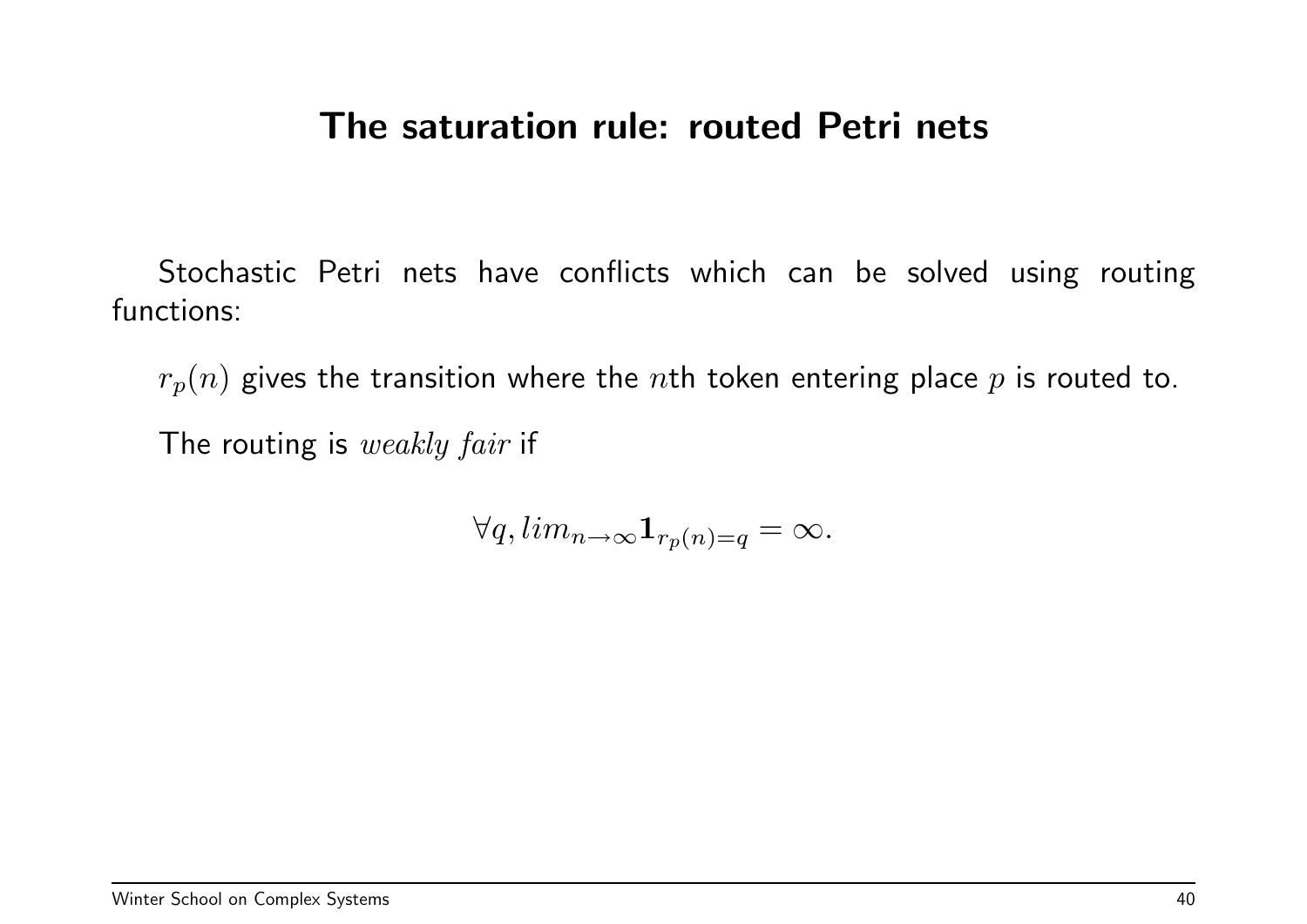### The saturation rule: Blocking transitions

Consider a live and bounded weakly fair routed Petri net (well-formed).

If an arbitrary transition is blocked after some time, then the evolution stops in finite time and the final state is unique.

[G. Mairesse, Haar]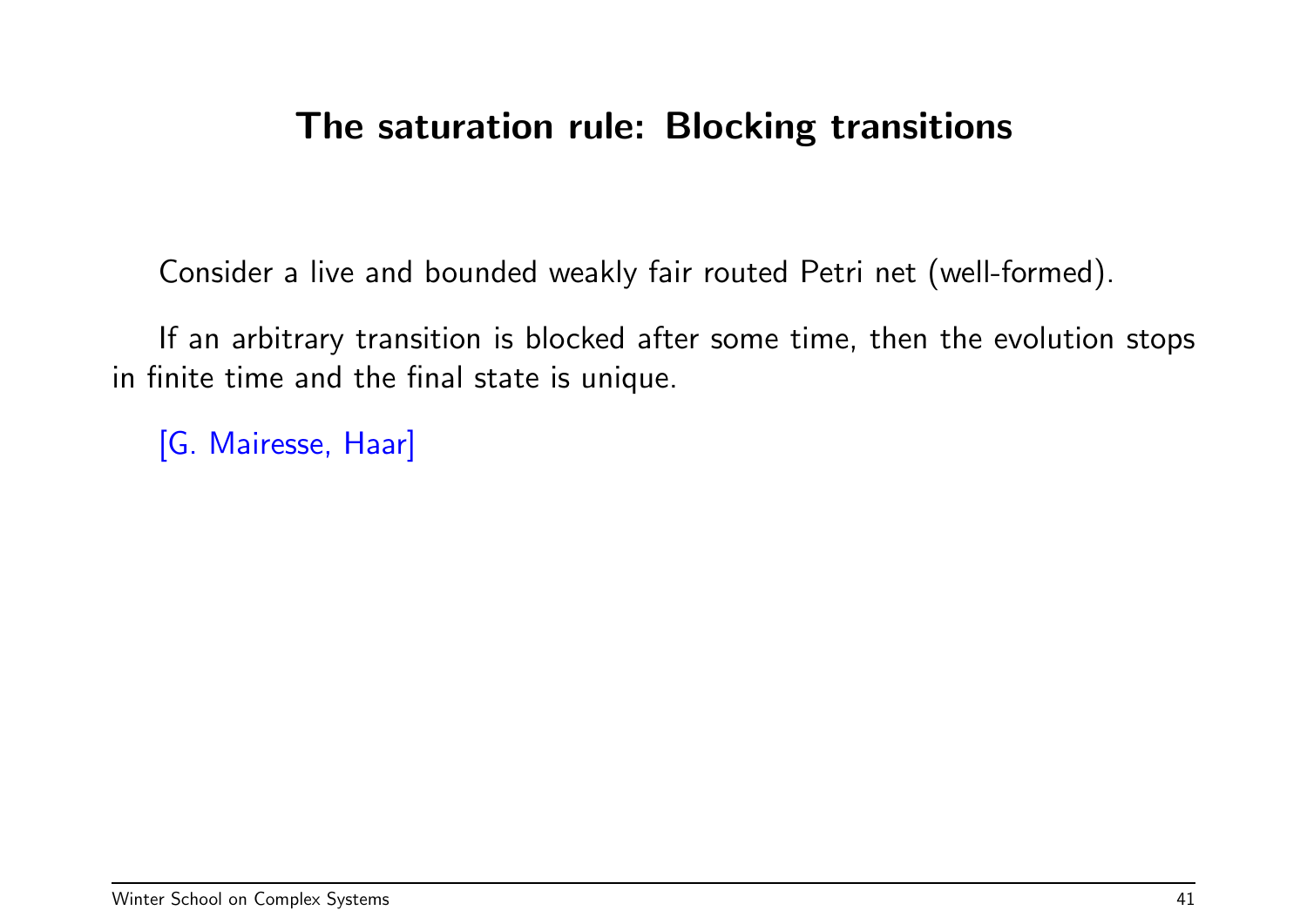#### The saturation rule: the monotone-separable framework

Consider an I-O discrete event system.

The input is a Marked Point Process I.

The input is a Marked Point Process O.

The system is given as an operator  $\phi$  and  $\phi(I) = O$ .  $\phi$  is monotone-separable if it is

Causal  $\phi(X) \geqslant X$ Homogeneous  $\phi(X + c) = \phi(X) + c$ Monotone:  $X \leqslant Y \Rightarrow \phi(X) \leqslant \phi(Y)$ Separable:  $\max(\phi(X)) \leq \min(Y) \Rightarrow \phi(X+Y) = \phi(X) + \phi(Y)$ .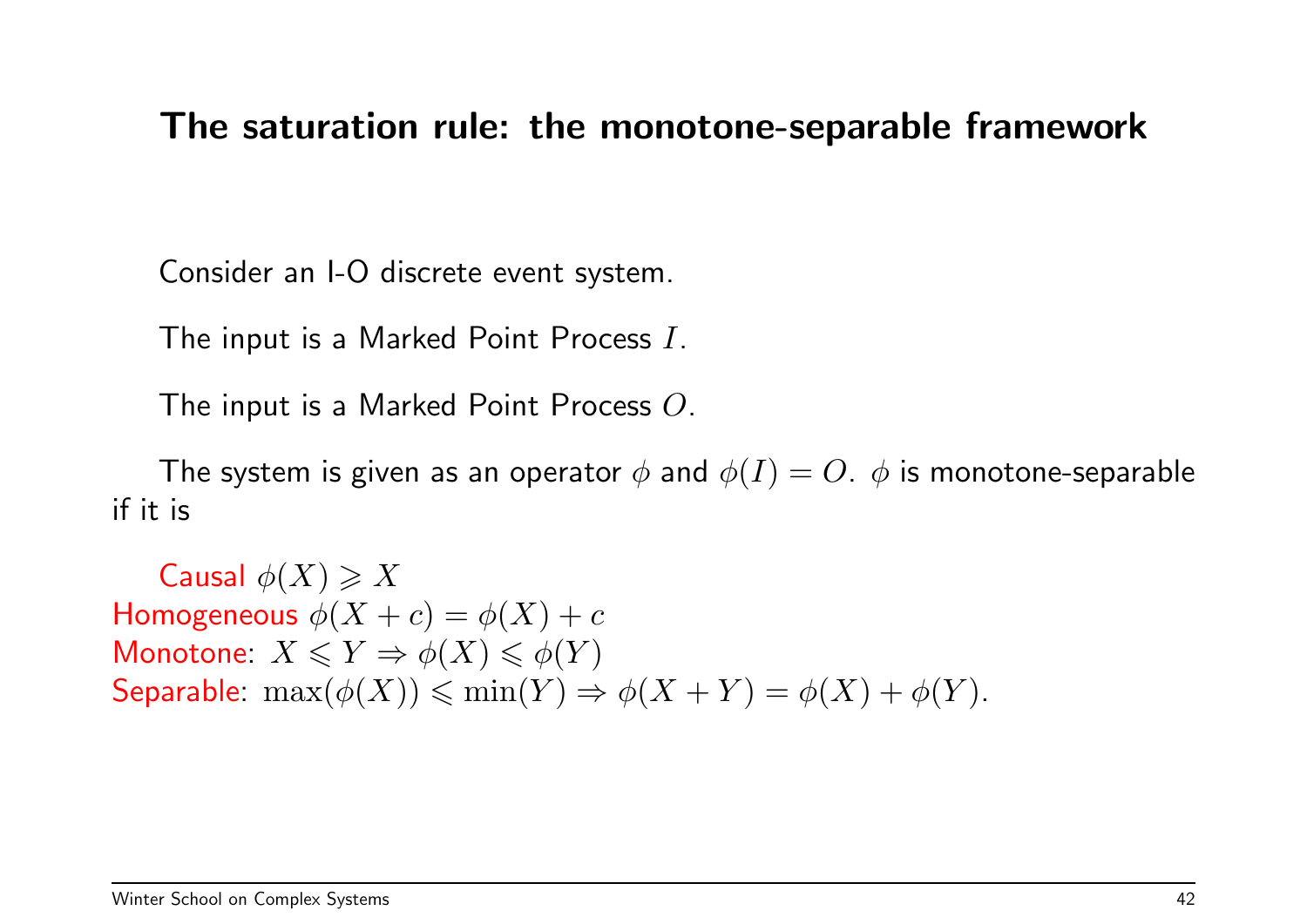#### The saturation rule: Asymptotic results

A system satisfying the monotone-separable framework is non-expansive for the  $L_{\infty}$ -norm. This implies to existence of a Lyapounov exponent  $\gamma_0$ .

The firing times and the holding times form unbounded joint stationary ergodic sequences.

The routing is made of an iid sequences.

$$
\gamma_0 = \lim_{n \to \infty} \frac{1}{n} \text{ Last } (n \text{ at time 0})
$$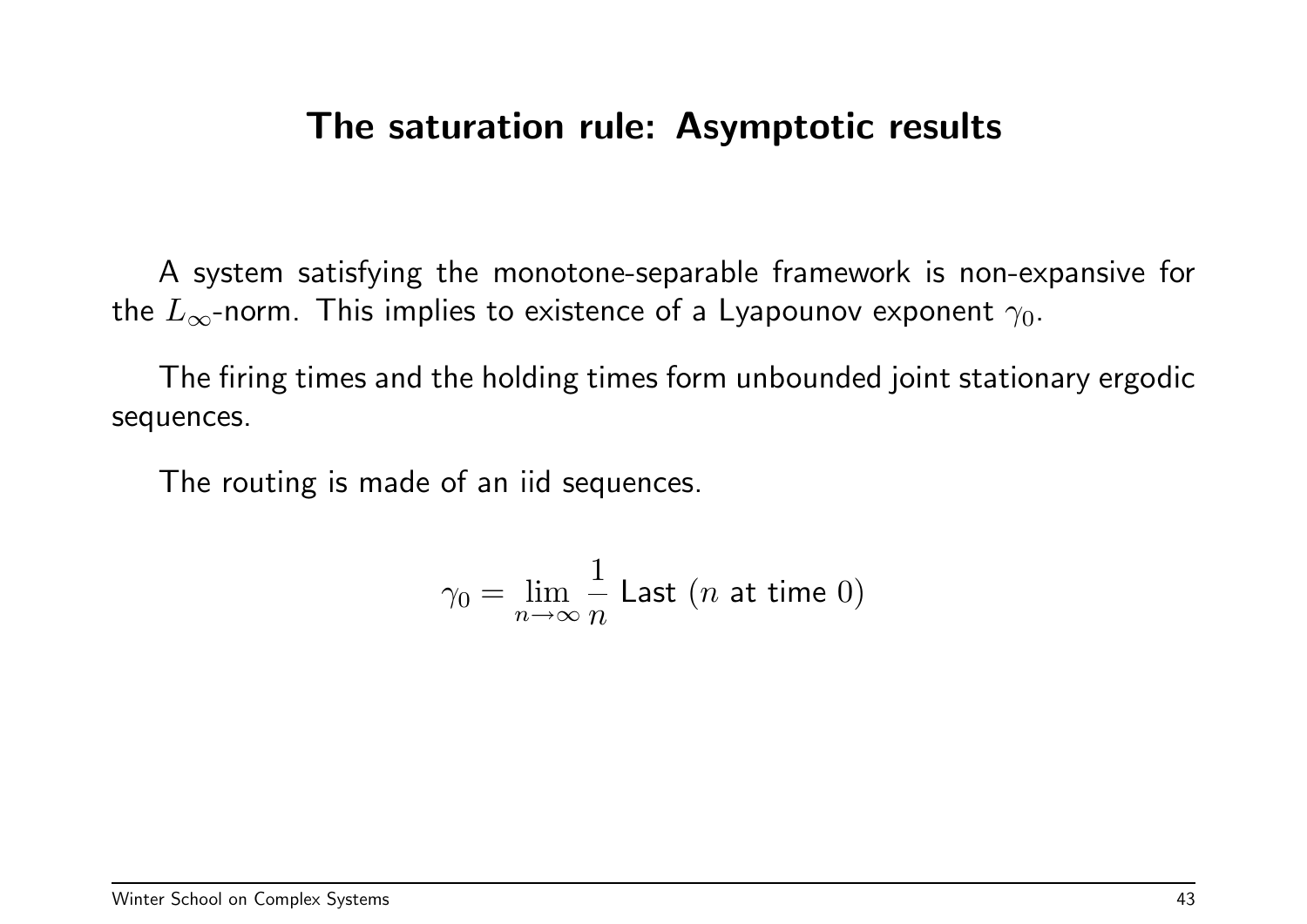#### The saturation rule: Computing the firing rates

Let R be the routing matrix. Then the firing rates in the system  $\lambda$  satisfy  $\lambda = \lambda R$ .

This gives an easy way to compute  $\lambda$  up to a multiplicative constant.